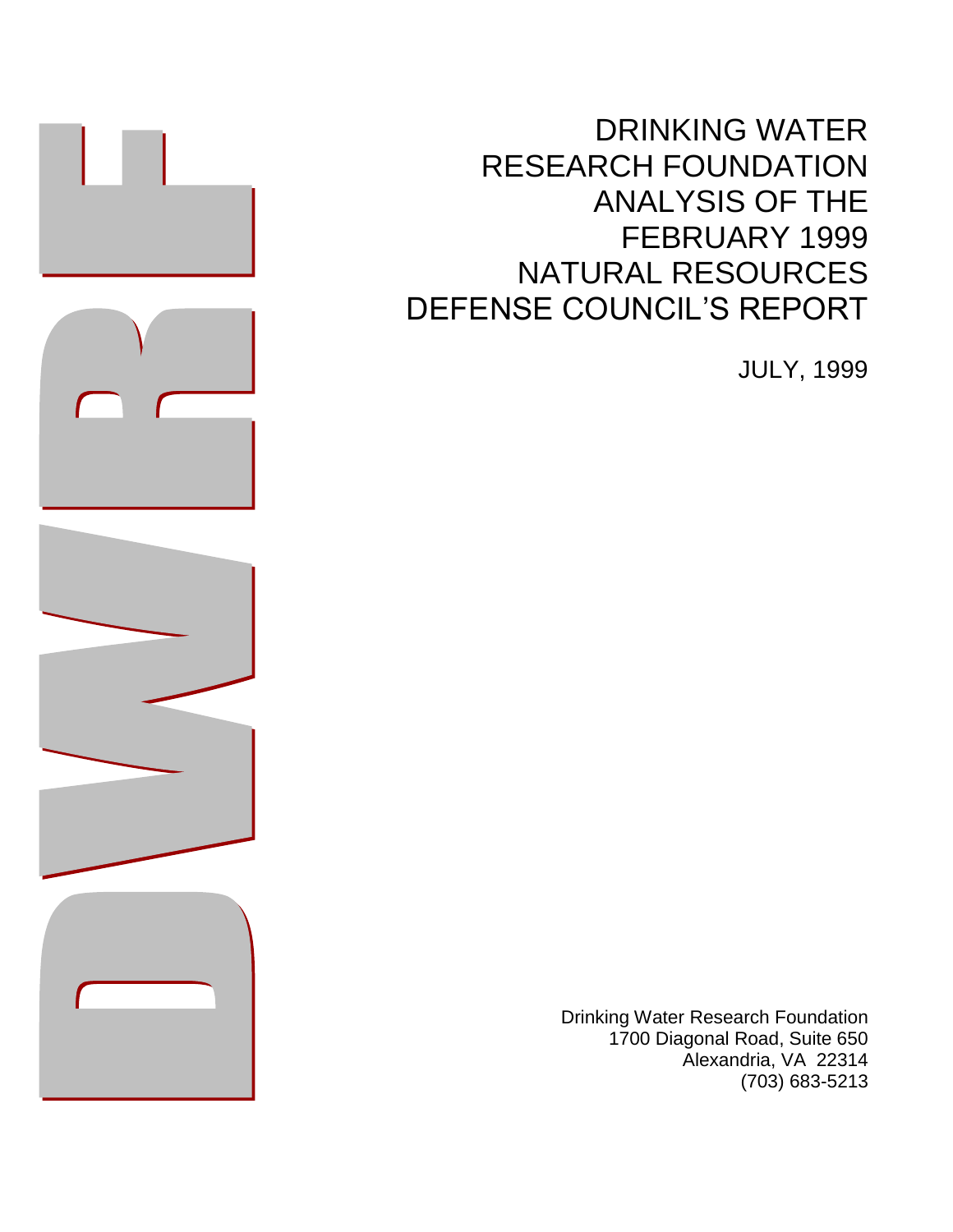# TABLE OF CONTENTS

| I.                                                                                 |  |
|------------------------------------------------------------------------------------|--|
| II.                                                                                |  |
| A. The FDA/FFDCA Regulatory System Is Appropriate For Bottled Water 9              |  |
|                                                                                    |  |
| 2. New Federal Right-To-Know Labeling Mandates Are Inappropriate and Unnecessary   |  |
| 10                                                                                 |  |
| 3. Good Manufacturing Practices Ensure High Quality Bottled Water  11              |  |
| Other Unique FDA Features Enhance the Regulation of Bottled Water  13<br><b>B.</b> |  |
|                                                                                    |  |
|                                                                                    |  |
| Standards of Quality for Bottled Water Are Comparable to Tap Water 15<br>Ш.        |  |
|                                                                                    |  |
|                                                                                    |  |
|                                                                                    |  |
|                                                                                    |  |
|                                                                                    |  |
|                                                                                    |  |
|                                                                                    |  |
|                                                                                    |  |
|                                                                                    |  |
|                                                                                    |  |
| D.                                                                                 |  |
| E.                                                                                 |  |
| F.                                                                                 |  |
| NRDC's Product Contamination Survey Shows Bottled Water Is Remarkably<br>IV.       |  |
|                                                                                    |  |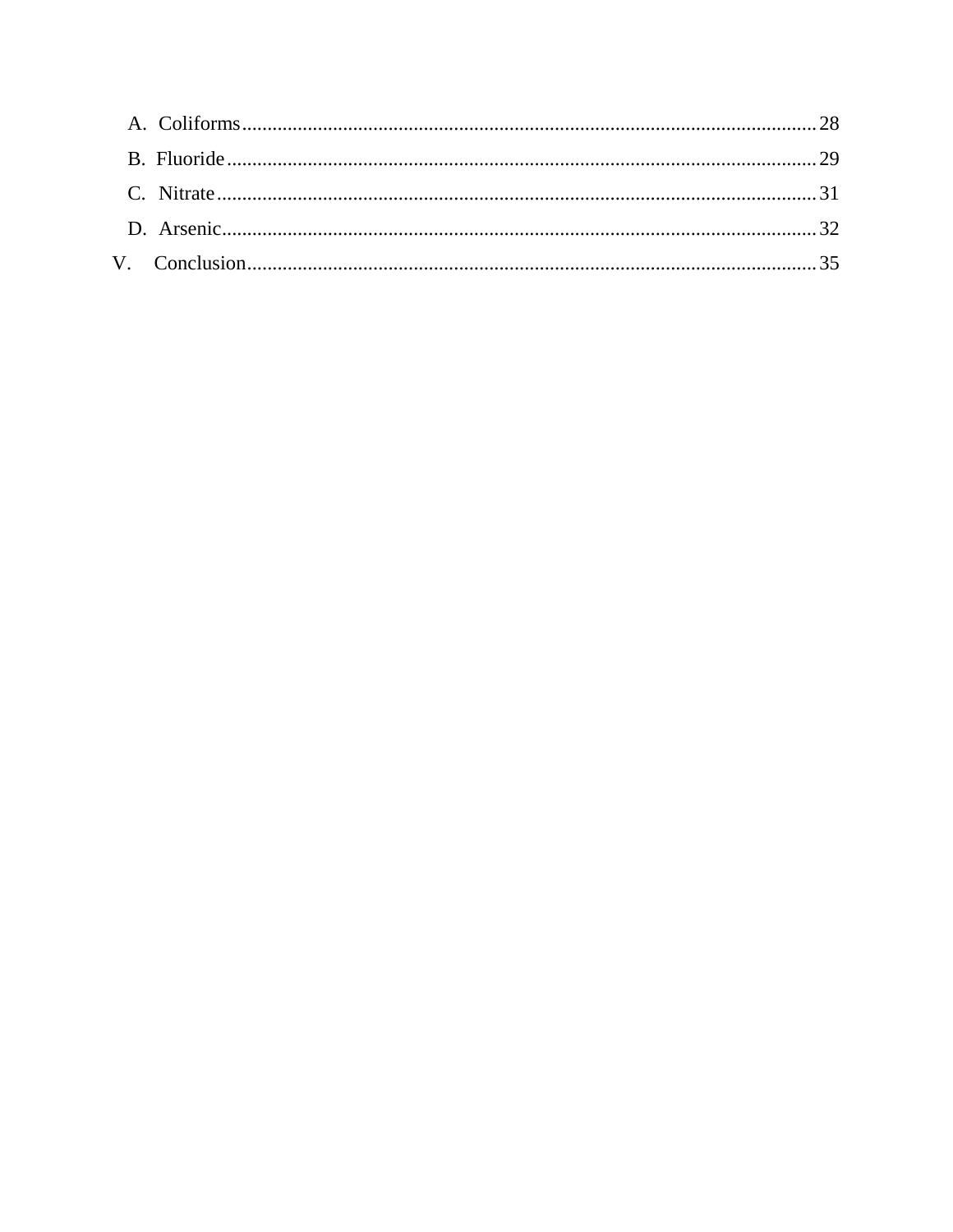# **A TECHNICAL ANALYSIS OF THE NRDC REPORT ON BOTTLED WATER**

# **EXECUTIVE SUMMARY**

In February 1999, the Natural Resources Defense Council (NRDC) issued a report entitled "Bottled Water: Pure Drink or Pure Hype?" [hereafter "the NRDC Report"], which came to two basic conclusions:

- that bottled water is insufficiently regulated by federal and state government agencies and by the bottled water industry; and,
- that, based on an analytical product survey conducted by NRDC, bottled water "may not be as pure as we are led to believe" (NRDC Report, Executive Summary, p. vii).

The solution recommended in the NRDC Report is to overhaul the FDA's regulatory regime for bottled water or to give the program to EPA, and to impose additional disclosure requirements on the bottled water industry.

# **The Regulatory Framework for Bottled Water Is Adequate to Ensure Safety**

The NRDC Report contends that "federal bottled water regulation is weaker than the tap water regulations facing public water systems" because: (1) the FDA regulatory structure for setting allowable contaminant levels and associated monitoring and treatment requirements is not as stringent as EPA's for tap water; (2) state programs are generally weaker than FDA's; and, (3) neither FDA nor states have made bottled water regulation an enforcement priority. In addition, the NRDC Report devalues the contribution the International Bottled Water Association (IBWA) Model Bottled Water Code [hereafter, "Model Code"] makes in buttressing the federal/state system because not all bottlers belong to IBWA and the Model Code is not legally enforceable.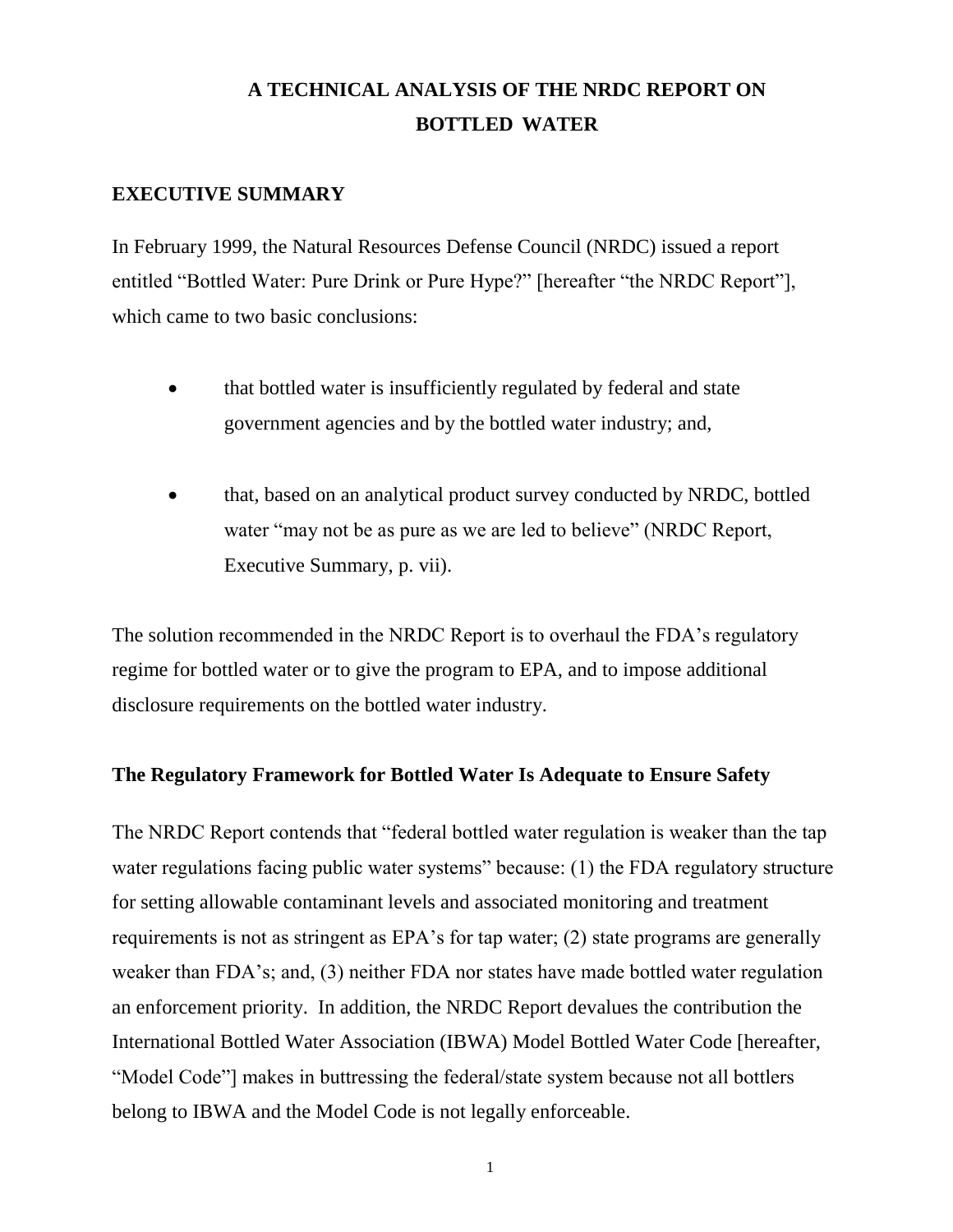The fact is that bottled water is among the most highly regulated "foods" by the Food and Drug Administration (FDA) under the Federal Food, Drug and Cosmetic Act ("FFDCA," 21 U.S.C. s. 301 et seq.). Under FDA jurisdiction, bottled water is subject to extensive general food safety and labeling requirements which are not applicable to tap water, including prohibitions on misbranding and adulteration. The labeling (misbranding) and adulteration provisions of the FFDCA apply to all foods and are the cornerstone of the very safe food supply enjoyed in the United States. When applied to bottled water, the labeling requirements ensure that the source and purity of the bottled water are identified and that, if the label is false or misleading in any respect, the supplier is subject to civil or criminal sanctions for product "misbranding." The adulteration prohibition ensures that no matter what is on the label, if the bottled water contains any "deleterious substance that may be injurious to health," the product is adulterated and the supplier is also subject to criminal or civil penalties. In addition, misbranded or adulterated products are subject to FDA requests for product recalls where appropriate. There is no similar remedial action available in the tap water regulatory program.

Further, bottled water is the only food category which FDA also subjects to two additional sets of requirements specific to bottled water -- one prescribing Good Manufacturing Practices, and the other imposing specific identity and quality requirements. FDA's GMPs for bottled water apply to every aspect of production, from source protection, all the way through processing, to finished water sampling for purity prior to final bottling. Over and above FDA's fully protective requirements, IBWA's Model Code provides detailed specifications for plant construction and design, sanitary facilities, equipment, process controls and operations, and personnel qualifications.

# **FDA Contaminant Standards for Bottled Water Are Commensurate with EPA's for Tap Water**

The NRDC Report alleges that bottled water "is not specifically required to meet treatment, contamination, or testing standards as strict as those applicable to city tap water" (NRDC Report, p. 41). And, the NRDC Report makes much of the fact that FDA over the years has been slow to conform its bottled water food quality standards to EPA's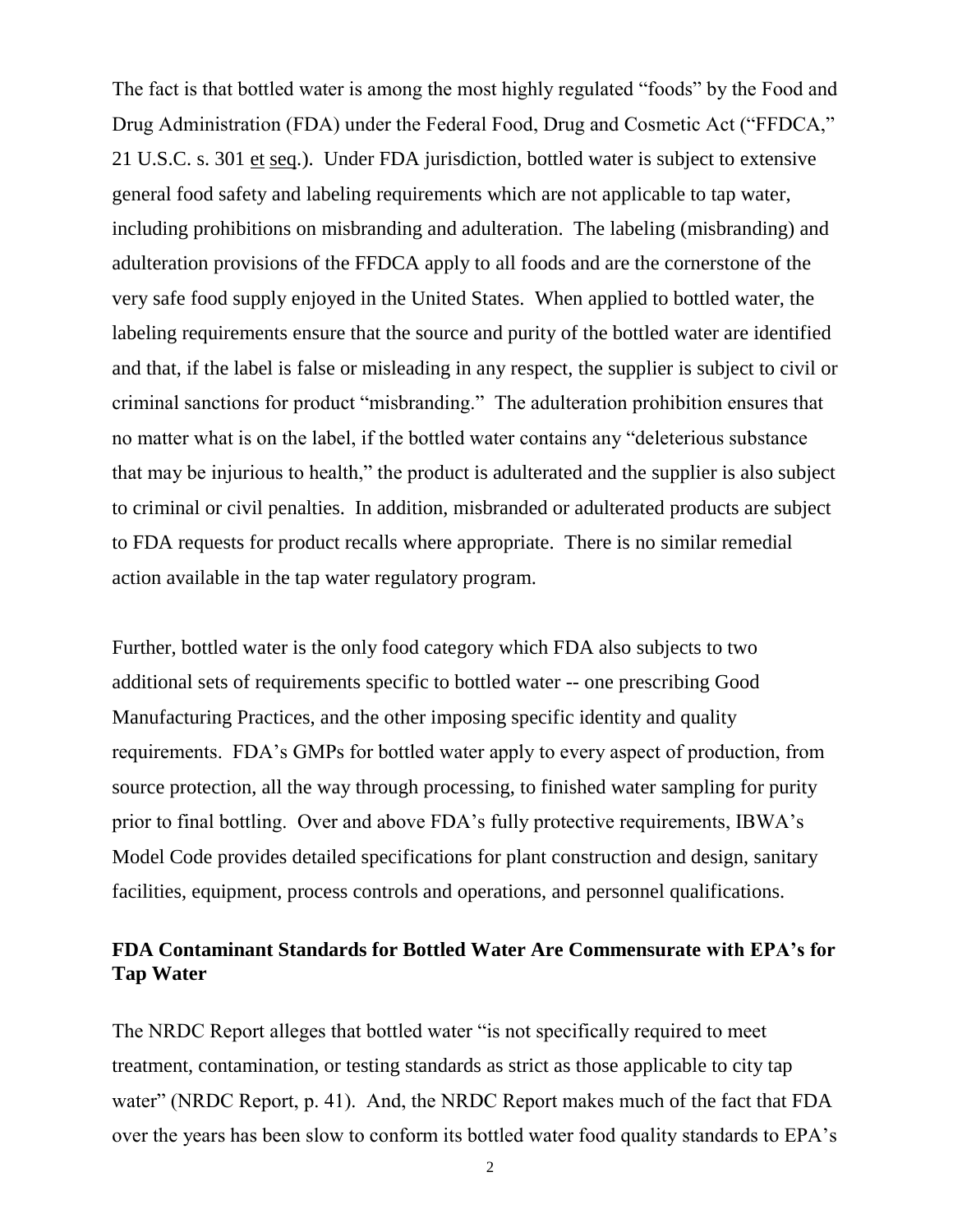tap water quality standards as required by law.

Section 410 of the FFDCA requires that FDA review all new EPA regulations for tap water and determine whether they are applicable to bottled water. In 1996, that section was amended to add time frames to FDA's review. Now, if the tap water regulations are applicable, FDA must propose regulations for bottled water within 180 days after the effective date of EPA's tap water standards. In the absence of action by FDA, the tap water standard automatically applies to bottled water. Today, there are very small discrepancies between EPA and FDA's contaminant limit regulations.

Close scrutiny of the water quality standards for chemical contaminants reveals that FDA bottled water quality standards are the same as EPA's tap water standards for 62 out of 71 chemical substances highlighted in Table 6 of the NRDC Report. For lead, copper, and fluoride, FDA standards are stricter than EPA's. For three of the remaining contaminants -- asbestos, acrylamide, and epichlorohydrin -- FDA has determined, as the law allows it to do, that establishing specific standards for bottled water is unnecessary. Asbestos contamination is a feature of tap water resulting from transport through some asbestoscontaining municipal distribution systems. Acrylamide and epcichlorohydrin occur as a function of the chemicals used to treat public water systems. These same chemicals are not used in the treatment of bottled water. In all these cases, to the extent a bottler utilizes municipal water, it is reasonable to expect that the source meets EPA standards. The fourth chemical contaminant, pthalates, is under regulatory consideration at FDA and is already controlled by FDA as an indirect food additive.

With regards to microbiologic issues, a combination of the FDA and IBWA Model Code results in a system that is similarly comparable, and in many cases more stringent, than EPA's. The FDA, like EPA, requires monitoring and specific testing for total coliforms (21 CFR 165.110(b)(2)). The IBWA Model Code sets a zero tolerance for total coliform, as adopted by EPA. IBWA also calls for weekly monitoring of product and operations water for microbial contaminants similar to EPA's requirement.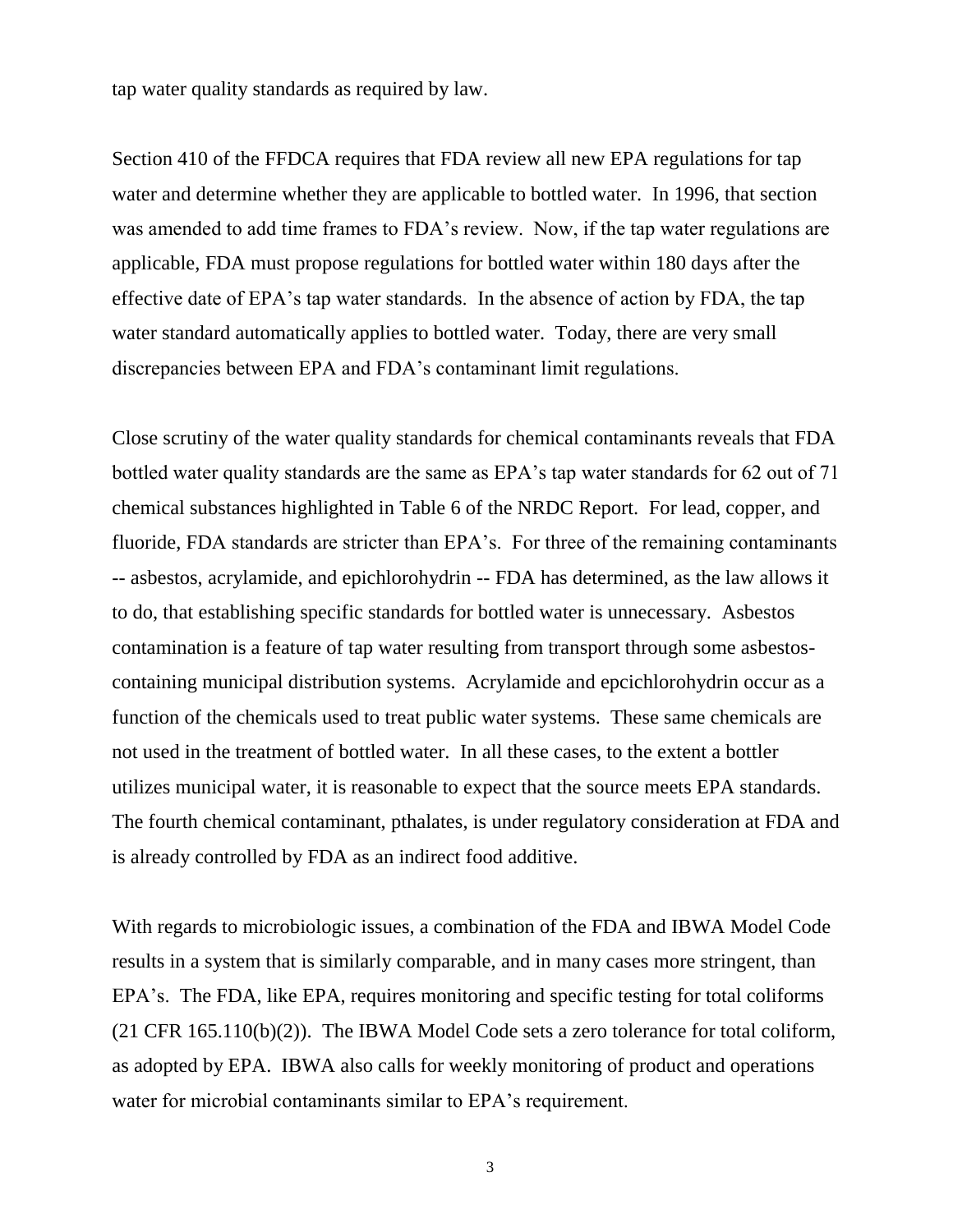A comparison of the monitoring frequency for total coliform required for tap water in contrast with bottled water shows that there is substantially more monitoring conducted on bottled water on a delivered water basis. For example, a typical bottled water purveyor producing 250,000 gallons of water per day conducts approximately 30 analyses for total coliform each day. A public water system producing a similar quantity of water is only required to analyze  $2$  samples for total coliform per <u>month</u>. The absence of any incidence of *E. coli* in NRDC's own survey results supports the proposition that the current system is adequately controlling microbiologic contamination in bottled water.

The NRDC Report's lengthy discussion of heterotrophic plate count (HPC) bacteria is both misleading and completely irrelevant to the safety of bottled water. HPC is found in all water and many food products, and has been studied extensively by EPA and FDA. FDA has concluded that in the absence of pathogenic bacteria, HPC bacteria are part of the normal flora of bottled water and do not pose a health risk.

Given these facts, the NRDC Report's conclusion that bottled water is "not necessarily any better regulated, purer, or safer than most tap water" is groundless. FDA has made a public policy decision not to promote the fact that bottled water is "safer" and has instead concluded that:

*[I]n general, adopting EPA's standards for chemical contaminants as allowable levels in bottled water is appropriate because it will protect the public health, maintain consistent standards for identical contaminants in bottled and tap water, prevent duplication of efforts between FDA and EPA in evaluating the effects of contaminants in drinking water, prevent public confusion concerning the significance of different standards for bottled water and public drinking water and not foster public perception that bottled water is required to be of better quality than tap water.<sup>1</sup>*

### **NRDC Offers Scant Evidence for Bottled Water Contamination**

In an attempt to document contamination, NRDC conducted an extensive survey of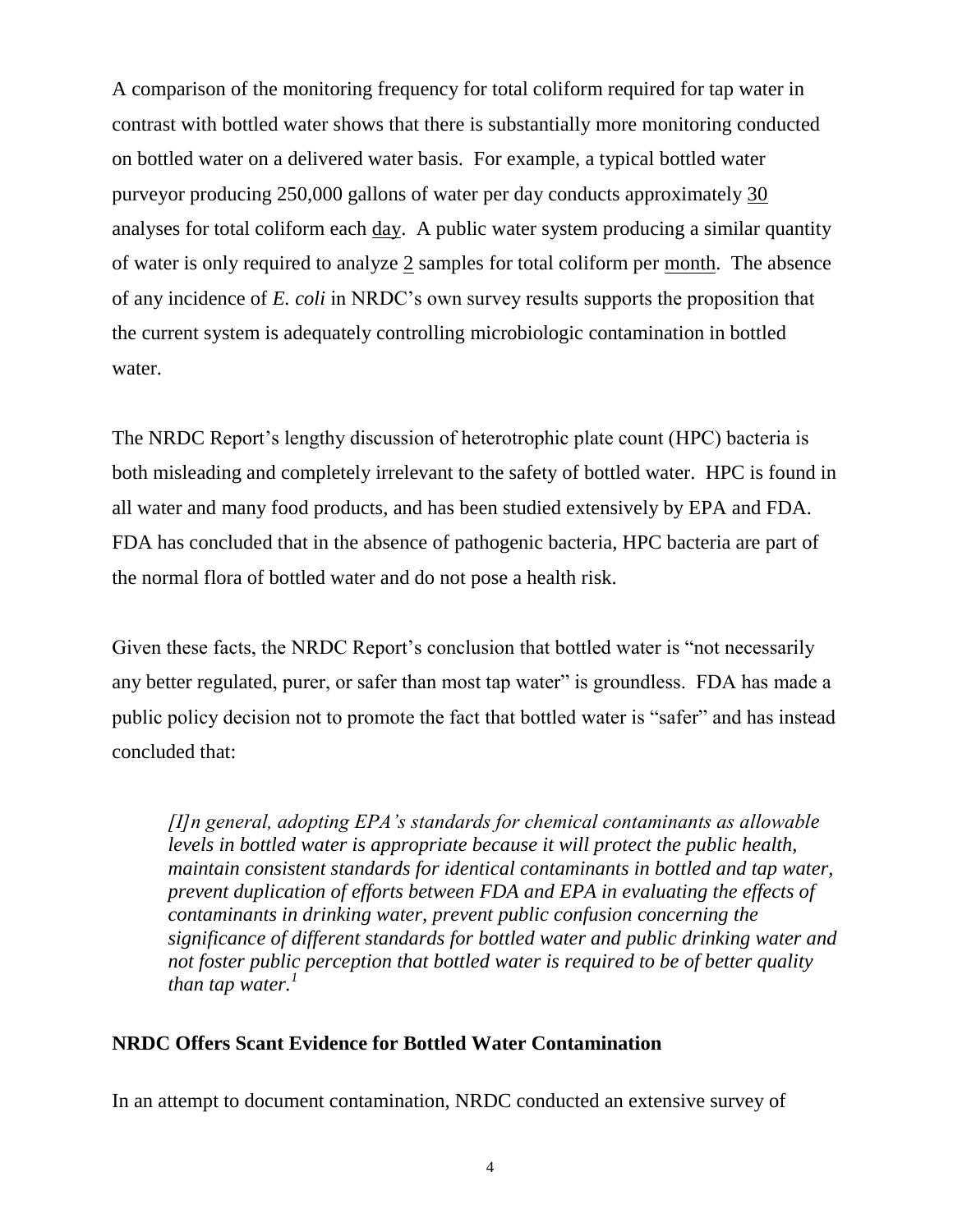bottled water gathered over several years. To dramatize the limited and unremarkable results its survey produced, NRDC devotes many pages in the report describing adverse health effects information associated with a variety of chemicals at levels well above those found (and in some cases not found) in its survey. Nonetheless, when the NRDC results are critically reviewed, rather than demonstrating serious or even worrisome contamination, the result that emerges is far better than the NRDC Report's concession that "most bottled water is of good quality" (p. 35).

NRDC surveyed more than 1,200 bottles of bottled water, looking for roughly 57 contaminants. Throughout all of their analysis, NRDC found not one instance of contamination that would raise a legitimate health concern. Indeed, the survey could find only four results where federal health standards were exceeded. Closer inspection reveals that the two results charged by the NRDC Report to exceed total coliform standards, were in fact quite likely false positives because they could not be replicated in subsequent tests as required by federal standards. The other two exceedances were for a fluoride standard so narrow, and with such limited application, as to be irrelevant to public health. In fact, the levels found in the bottled water are below the EPA health-based fluoride standard for public water systems.

The allegation that arsenic exceeds California's Proposition 65 (Safe Harbor Limits) resulted from a policy-based extrapolation of questionable relevance to bottled water. In addition to these, the NRDC Report discusses the presence at very low levels of other trace compounds, which have no regulatory or health import, but provide the opportunity for the NRDC Report to alarm the reader by discussing a myriad of adverse health outcomes which have been associated with these compounds only when tested in animals at high levels of exposure.

In a similar effort to enhance its case for concern about potential microbiologic contamination in bottled water, the NRDC Report elaborates on a number of pathogens, viruses and bacteria, without any linkage to actual cases of contamination or reported

 1 59 Fed. Reg. 61529, 61531.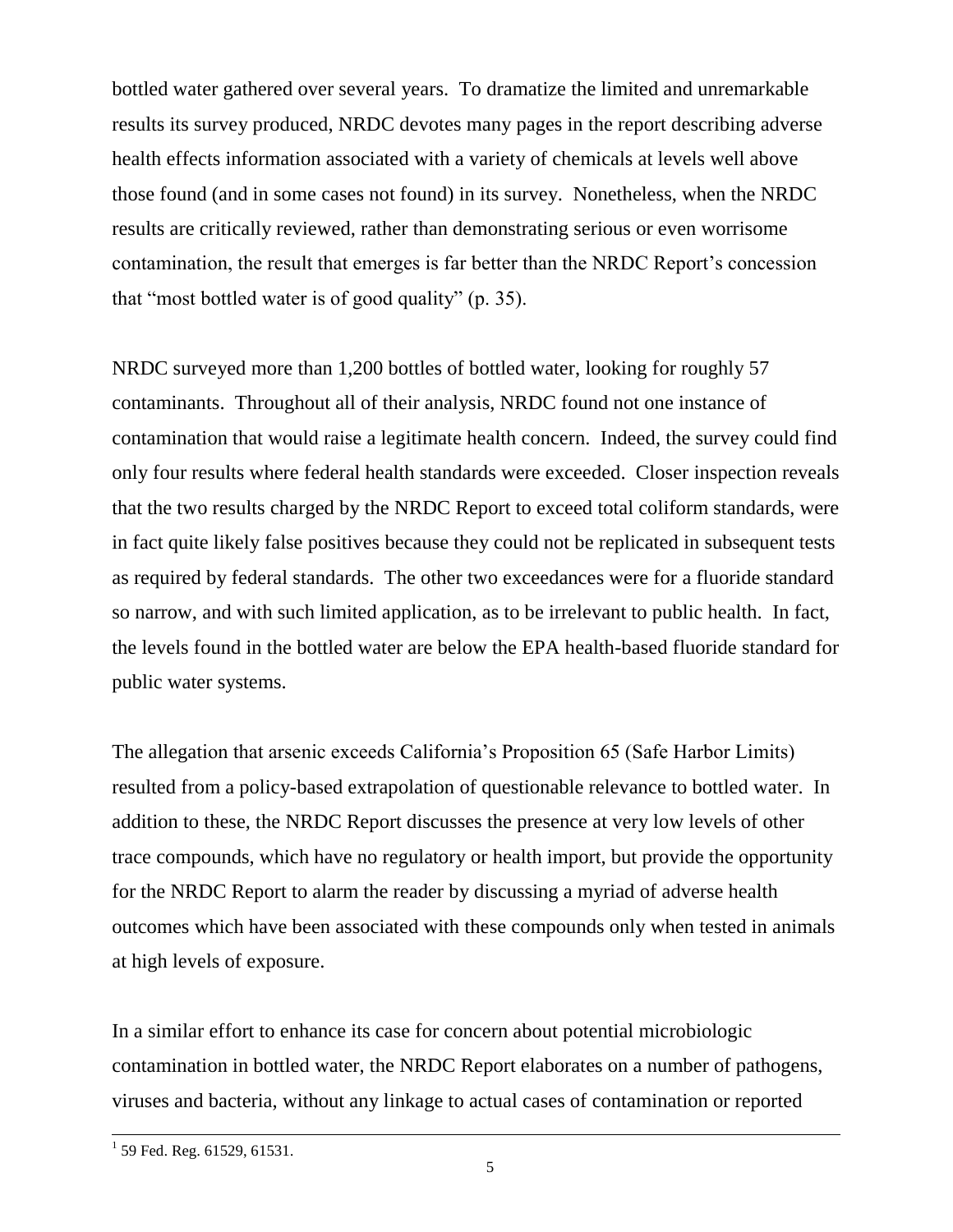illness associated with bottled water. The NRDC Report is replete with anecdotal reports of contaminated water related illnesses, notably the C*ryptosporidium* episode that killed 100 people in Milwaukee in 1993 -- but this is from tap water. The only instance where a public health problem has been attributed to bottled water in the U.S. is an outbreak that occurred in 1994, in the unique setting of Saipan, a U.S. Territory of the Northern Mariana Islands. In this case, treated well-water was bottled because the tap water is generally too salty to drink. The actual source of the contamination was never confirmed (*Centers for Disease Control and Prevention Surveillance Summaries, Morbidity and Mortality Weekly Report*, vol. 45 no. 55-1, April 12, 1996).

Indeed, nothing in the NRDC Report can equate the bottled water track record to that for tap water. As reported by EPA in its "1996 National Annual Public Water System Compliance Report" (September, 1998, B-1), approximately ten percent of the public water systems in the U.S. were cited in 1996 for maximum contaminant level (MCL) violations for either total coliforms or chemicals. The number of MCL violations cited nationwide during that year exceeded 14,000.

#### **The Bottled Water System under FDA Is Not Broken**

The NRDC Report proposes to fix the "bottled water problem" either by altering FDA's regulations for bottled water to look like EPA's regulation of tap water, or by turning bottled water regulation over to EPA entirely. A more balanced review of the tap water and bottled water programs clearly supports maintaining the current system. In fact, many of the benefits that accrue because bottled water is a FDA-regulated food product would be lost through a transfer to EPA. Under the FDA regime, bottled water labels must inform the consumers and may not be false or misleading. Any bottled water found to be adulterated or otherwise to exceed federal safety standards and pose a risk to health, is subject to regulatory enforcement action which may include immediate removal from the market through either a court-order seizure or injunction or a voluntary recall carried out at the request of FDA or initiated by a company. EPA offers no such mechanisms.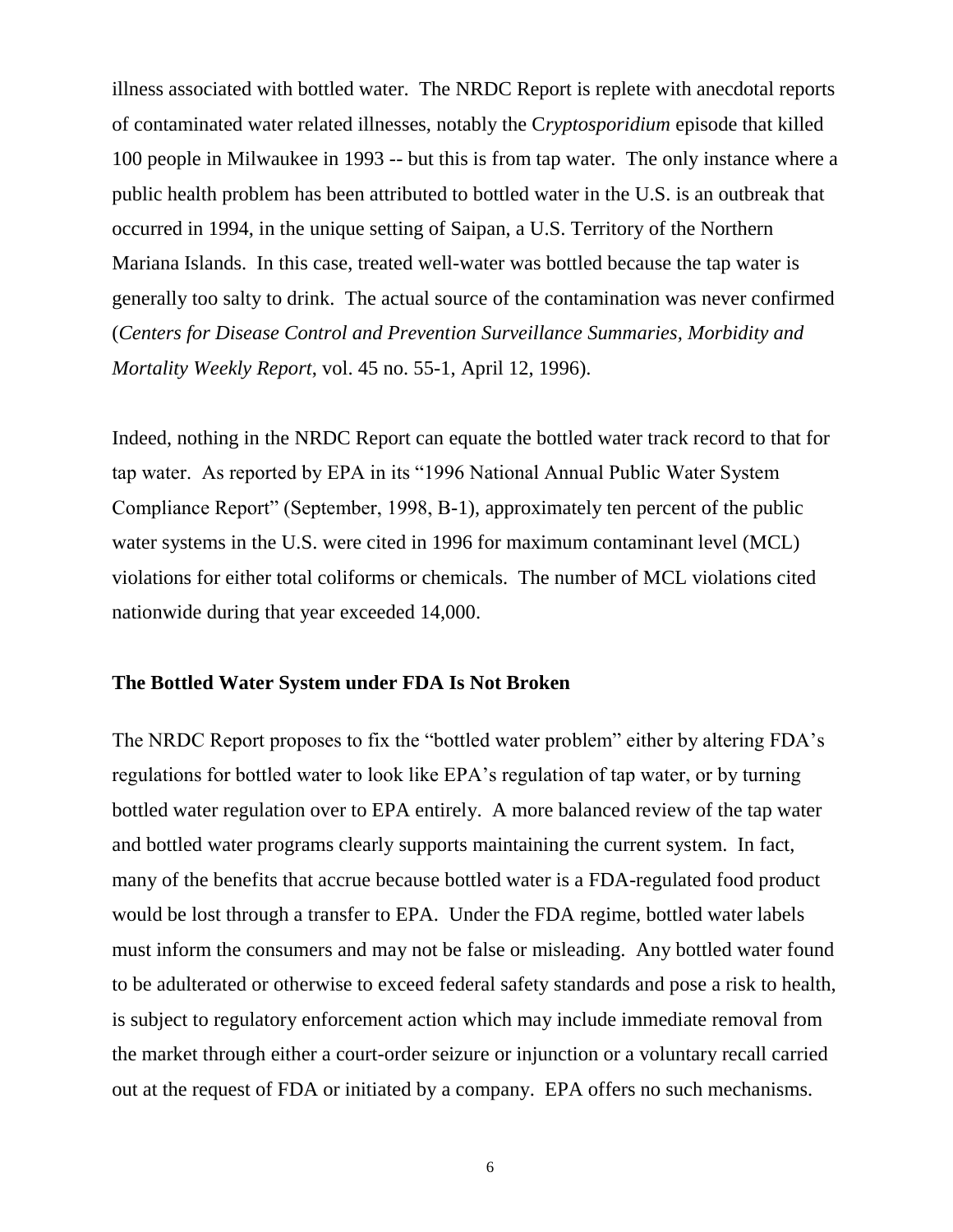The NRDC Report is plainly an effort to sensationalize a non-issue. The validity of the allegations against bottled water must be judged on the basis of its safety record, which is that bottled water must be considered one of the safest food products on the market today. The motivation for attacking an industry with an exemplary public health record remains a mystery. The only reasonable conclusion is that the NRDC Report is a solution in search of a problem and should be dismissed.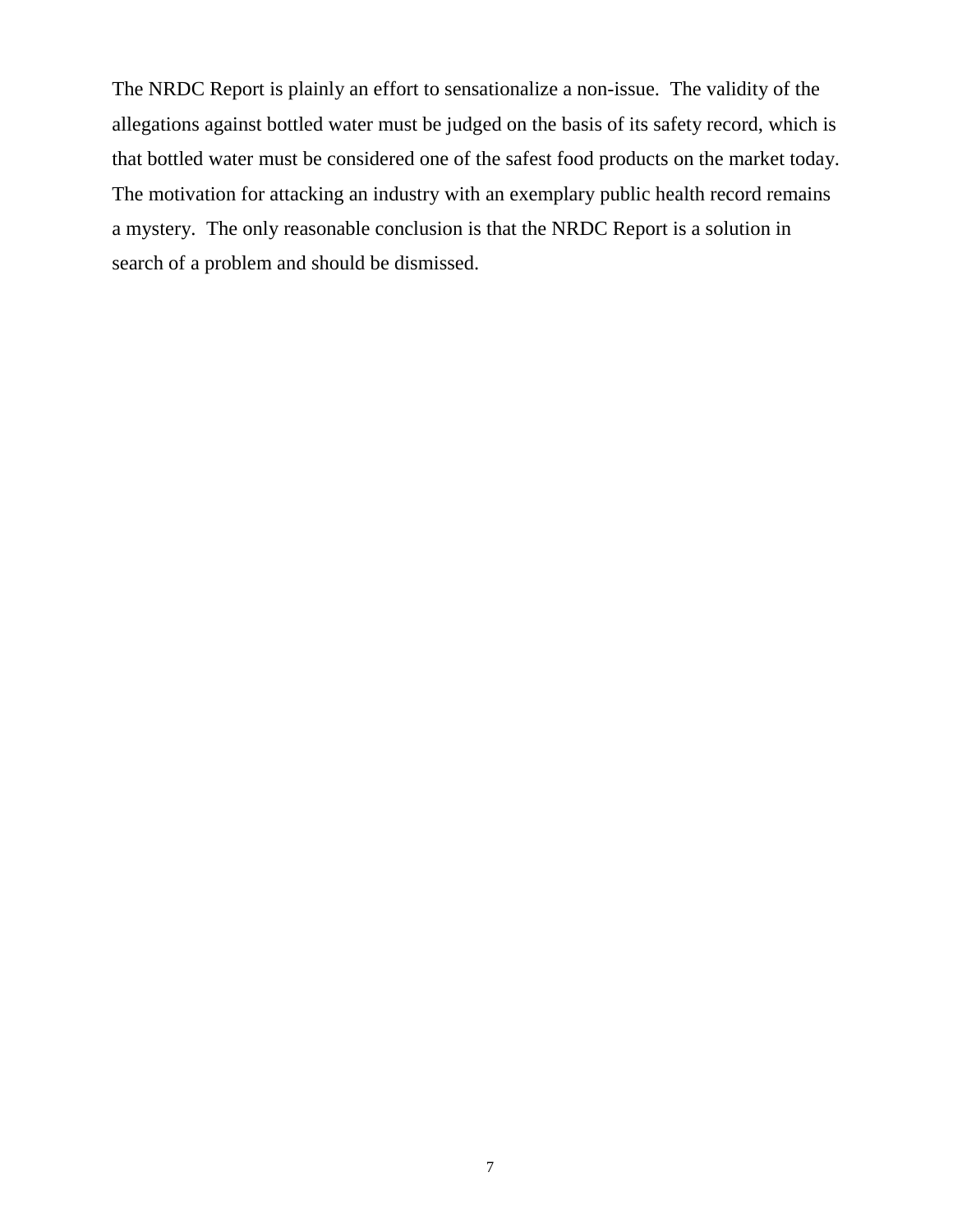### **I. Introduction**

In February 1999, the National Resources Defense Council (NRDC) issued a report entitled "Bottled Water: Pure Drink or Pure Hype?" [hereafter "the NRDC Report"], which compares the regulatory system that governs bottled water in the U.S. with the regulatory regime for tap water. The NRDC Report contends that: (1) the FDA regulatory structure for setting allowable contaminant levels and associated monitoring and treatment requirements are not as stringent as those EPA applies to tap water; (2) FDA does not adequately enforce the regulations it has; and, (3) states in general are not equipped or inclined to fill in the gaps. Based on this assessment, NRDC's regulatory analysis concludes that "federal bottled water regulation is *weaker* than the tap water regulations facing city water supplies."

To support its contention, NRDC conducted a bottled water quality and compliance survey and concluded that some bottled water "contains contamination...and should not automatically be assumed to be purer or safer than most tap water." As a result, the NRDC Report advocates that FDA should either change its bottled water regulatory system to more closely parallel EPA's for tap water; or, in the alternative, regulation of bottled water should be moved to EPA.

The following analysis is designed to address the concerns expressed in the NRDC Report. This assessment will show that:

- the regulatory system in place for bottled water protects public health;
- the FDA regulatory scheme supported by the International Bottled Water Association (IBWA) Bottled Water Model Code [hereafter IBWA "Model Code"] is not only remarkably similar to EPA's in providing for contaminant control, but also incorporates additional safeguards that are unique to regulation of bottled water as a food; and,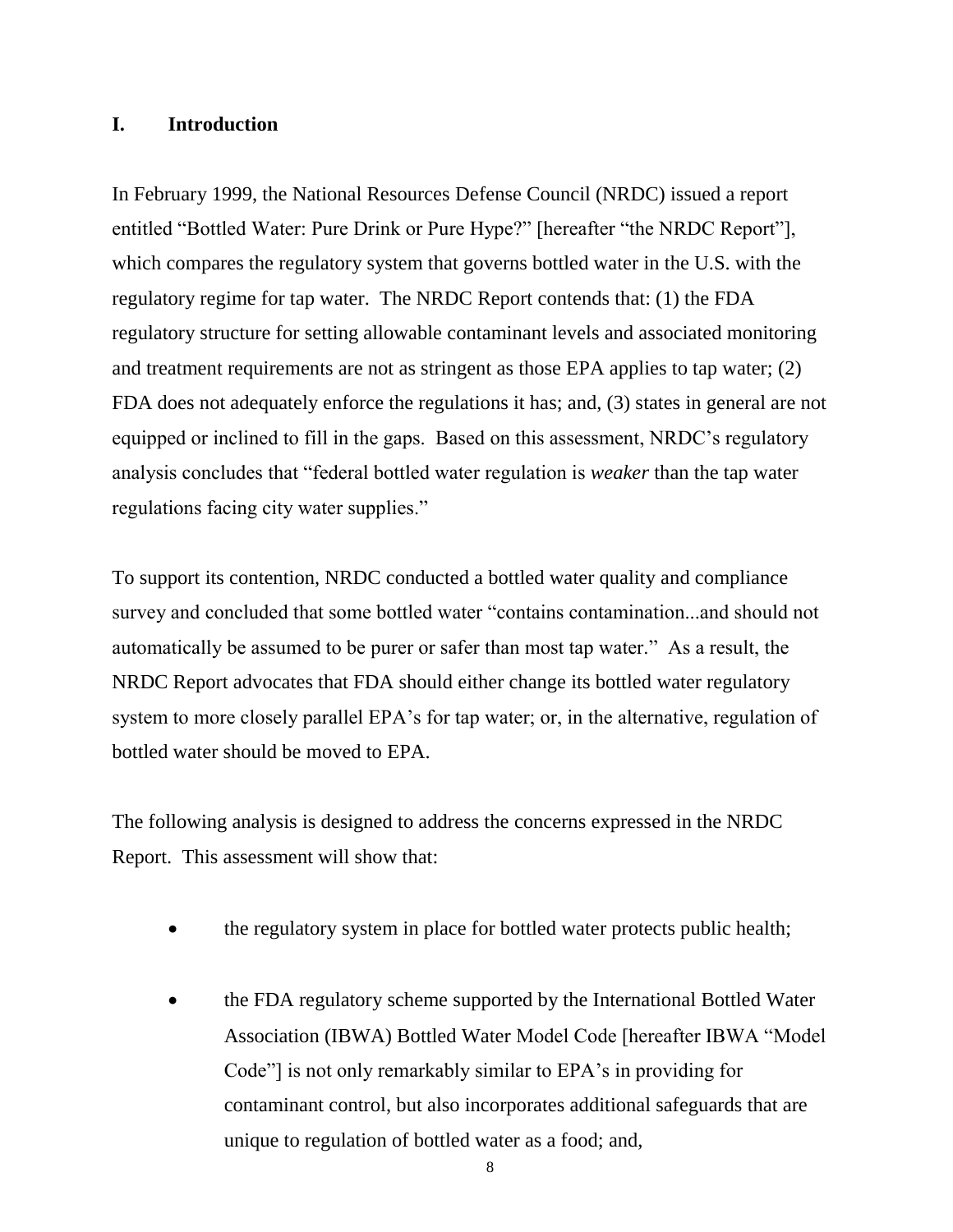• the incidents of contamination which the NRDC bottled water survey documents are few and well within the bounds of acceptability from a public health perspective.

A close comparison of the FDA and EPA regulatory requirements reveals that they are not as different as the NRDC Report maintains. Indeed in all but a few cases, which can be readily explained, FDA bottled water standards of quality and EPA maximum contaminant levels (MCLs) for tap water are identical. Moreover, the FDA regulatory program for bottled water is among the most stringent applied to foods. When this fully protective Federal regulatory regime is combined with the IBWA "Model Code," the regulatory framework that emerges is even more comprehensive and overall subjects bottled water to equivalent, and in some cases more stringent, requirements than those applied to tap water. Moreover, the bottled water safety track record speaks for itself -- it is exemplary. Even the NRDC Report is forced to concede that "most bottled water apparently is of good quality."

### **II. Bottled Water is Highly Regulated as a Food**

# **A. The FDA/ FFDCA Regulatory System Is Appropriate For Bottled Water**

The system for regulating bottled water is fundamentally different than for tap water in that bottled water is regulated as a "food" by the Food and Drug Administration under the Federal Food, Drug and Cosmetic Act (FFDCA, 21 U.S.C. s 301 et seq.), while tap water is controlled by the Environmental Protection Agency (EPA) in accordance with the Safe Drinking Water Act (SDWA, 42 U.S.C. s 300f et seq.). All foods under FDA's jurisdiction are subject to the labeling (misbranding) and purity (adulteration) requirements of the FFDCA; there are no such requirements for tap water in EPA's system. Moreover, within the universe of foods regulated by FDA, bottled water is the only one subjected to two additional sets of regulations. The first prescribing Good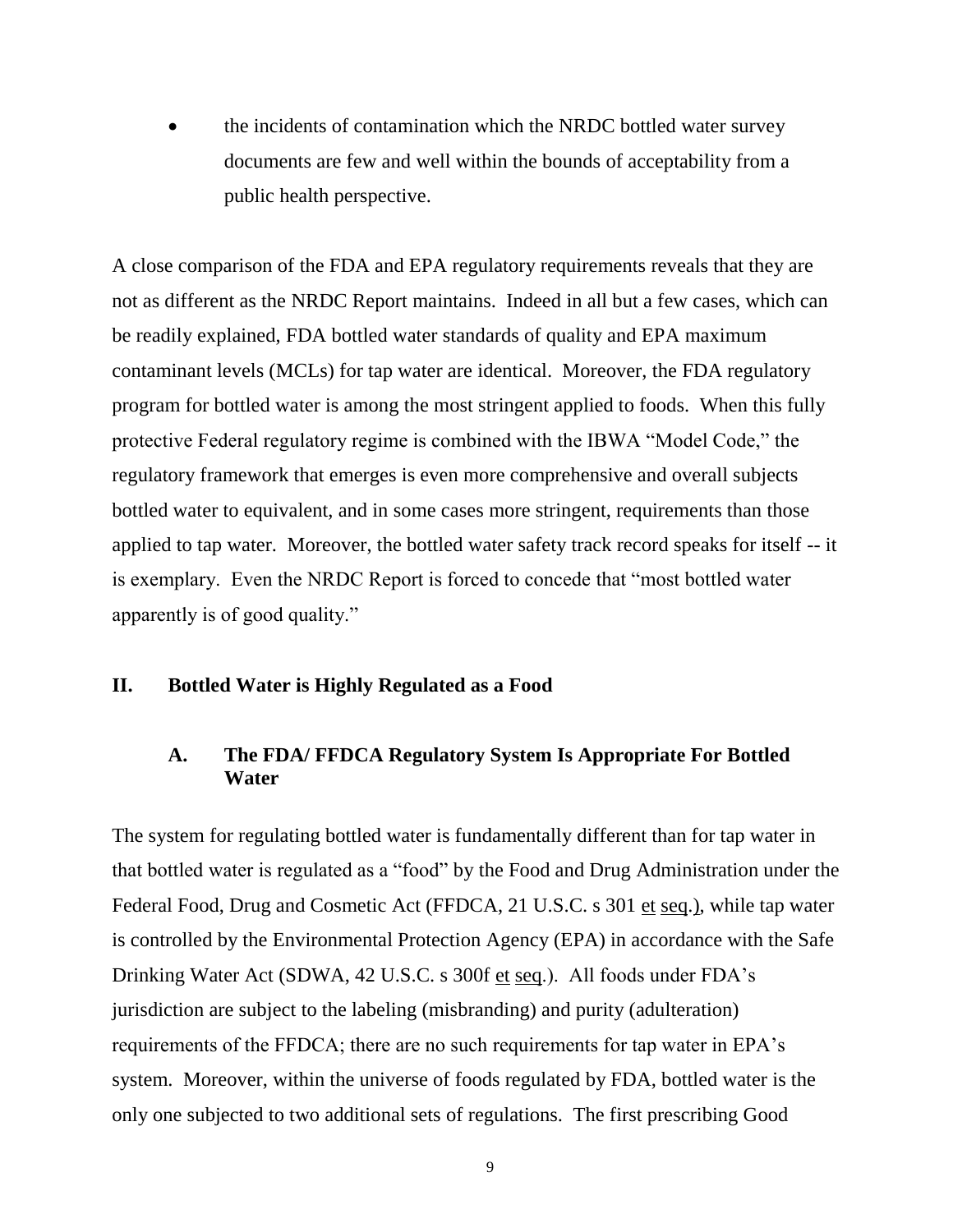Manufacturing Practices (GMPs, 21 CFR 129) which aim to ensure the quality of the "source" water intended to be bottled, and the integrity of the manufacturing process; and the other, imposing specific quality and safety requirements as well as labeling provisions that are unique for finished bottled water products (21 CFR 165.110).

# **1. The FDA Mandates Labeling and Misbranding Provisions**

The FFDCA requires a food label to provide the name of the manufacturer, and the weight and ingredients of the contents. A food product is deemed "misbranded" if the label is "false or misleading" (FFDCA S. 403(a) et seq.). The food is "adulterated" if it contains a "poisonous or deleterious substance that may render it injurious to health," contains any "filthy" or "putrid" substance, has been prepared, packaged, or held in unsanitary conditions, or if its container is composed of any substance that may render it injurious to health (FFDCA S.  $402(a)(1)$  et seq.). The FDA's specific regulations for bottled water amplify these requirements, calling for explicit labeling if the water does not meet stated microbiological, chemical, physical and radiological limits, even when the substance is present at a level not "considered injurious to health" (21 CFR 165.110(c)). The regulations further explicitly state that bottled water containing a deleterious substance, at levels considered injurious, would be deemed adulterated (21 CFR 165.110 (d)).

FDA regulations also specify that bottled water labels identify whenever the water came from a "community" or "municipal" source, unless the water has been treated, in which case the label must identify the treatment used, *e.g*., distillation, deionization, reverse, osmosis, sterilization (21 CFR 165.110(a)(3)(ii), and (a)(2)(iv) and (vii)). Violations of any of these requirements by a bottled water supplier are subject to civil and criminal penalties.

# **2. New Federal Right-To-Know Labeling Mandates Are Inappropriate and Unnecessary**

The NRDC Report advocates the need to "[e]stablish the public's right-to-know for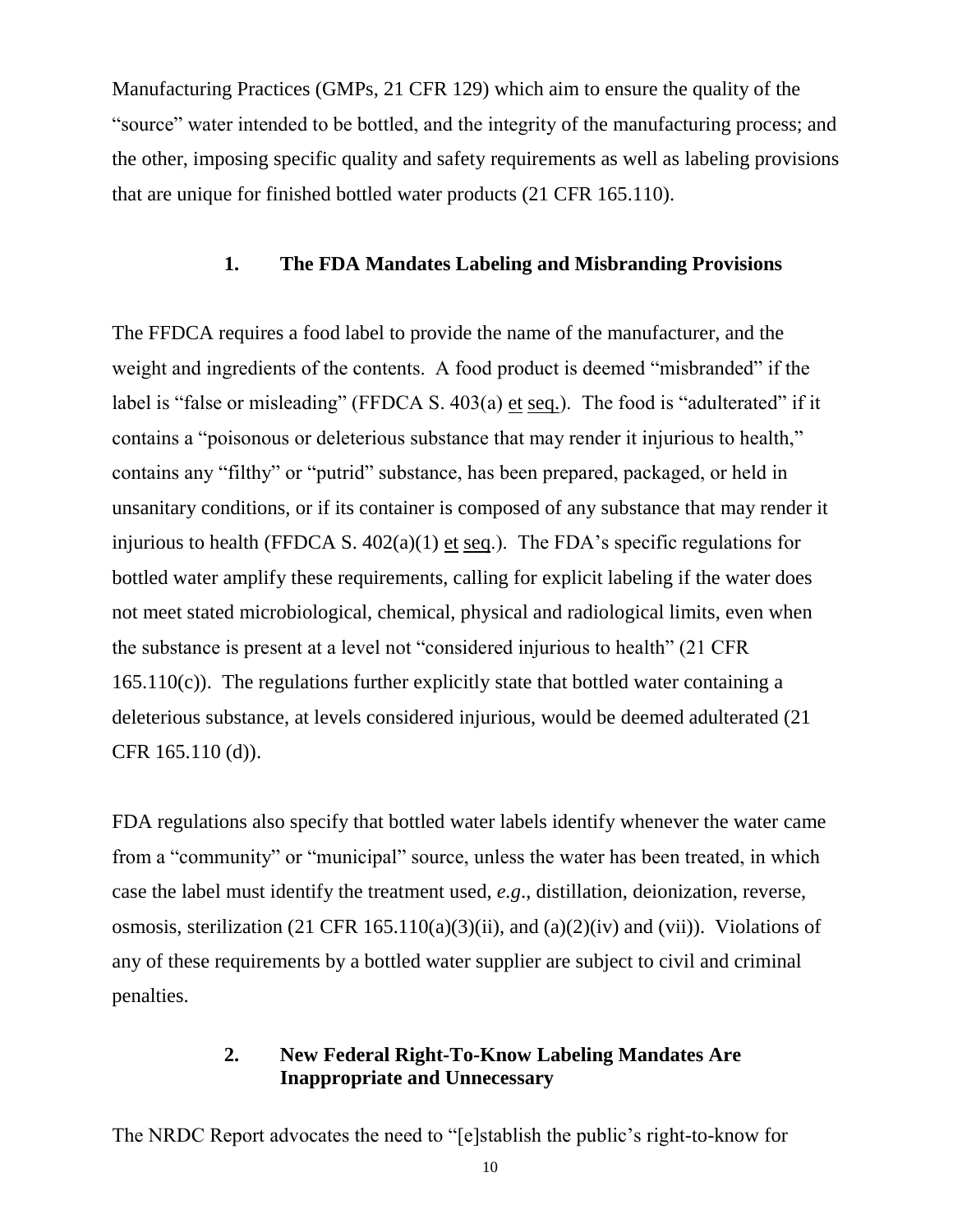bottled water as now required for tap water" (p. 11). This statement ignores the fact that bottled water producers are already required to provide information about product source, manufacturer, and contents, under the FDA's labeling requirements. Moreover, bottled water consumers can obtain additional information about product composition, including detailed product analyses and product quality information, upon request of the manufacturer who is identified with necessary contact information on the product label.

The NDRC Report contends that "water bottlers were successful at killing a measure that would have required… right-to-know information from bottlers to be provided to consumers" (p. 69) and asks "why, if bottled water is as pure as bottlers say, they are so afraid of a right-to-know requirement" (p. 11). Obviously, given the FDA labeling requirements and their own voluntary disclosure program, bottled water manufacturers are already providing information in response to consumer requests. It is unnecessary for any food product, including bottled water, to provide the type of information that the NRDC Report recommends. Furthermore, in the absence of any semblance of a safety problem with bottled water or of discontent among bottled water consumers, there do not appear to be any benefits in mandating additional labeling and disclosure mandates.

# **3. Good Manufacturing Practices Ensure High Quality Bottled Water**

FDA Good Manufacturing Practices (GMPs) for bottled water specify that all product water must be obtained from a source that has been approved. To achieve approval, the source water must be "inspected and the water sampled, analyzed and found to be of a safe and sanitary quality according to applicable laws and regulations of state and local government agencies having jurisdiction (29 CFR 129.3(a))."

The NRDC Report describes these FDA source water protection requirements as "sketchy" and "essentially meaningless" because there are no guidelines directing the content of state and local rules and no indication of what should be done if there are no active state or local programs (p. 50). NRDC maintains that the program is deficient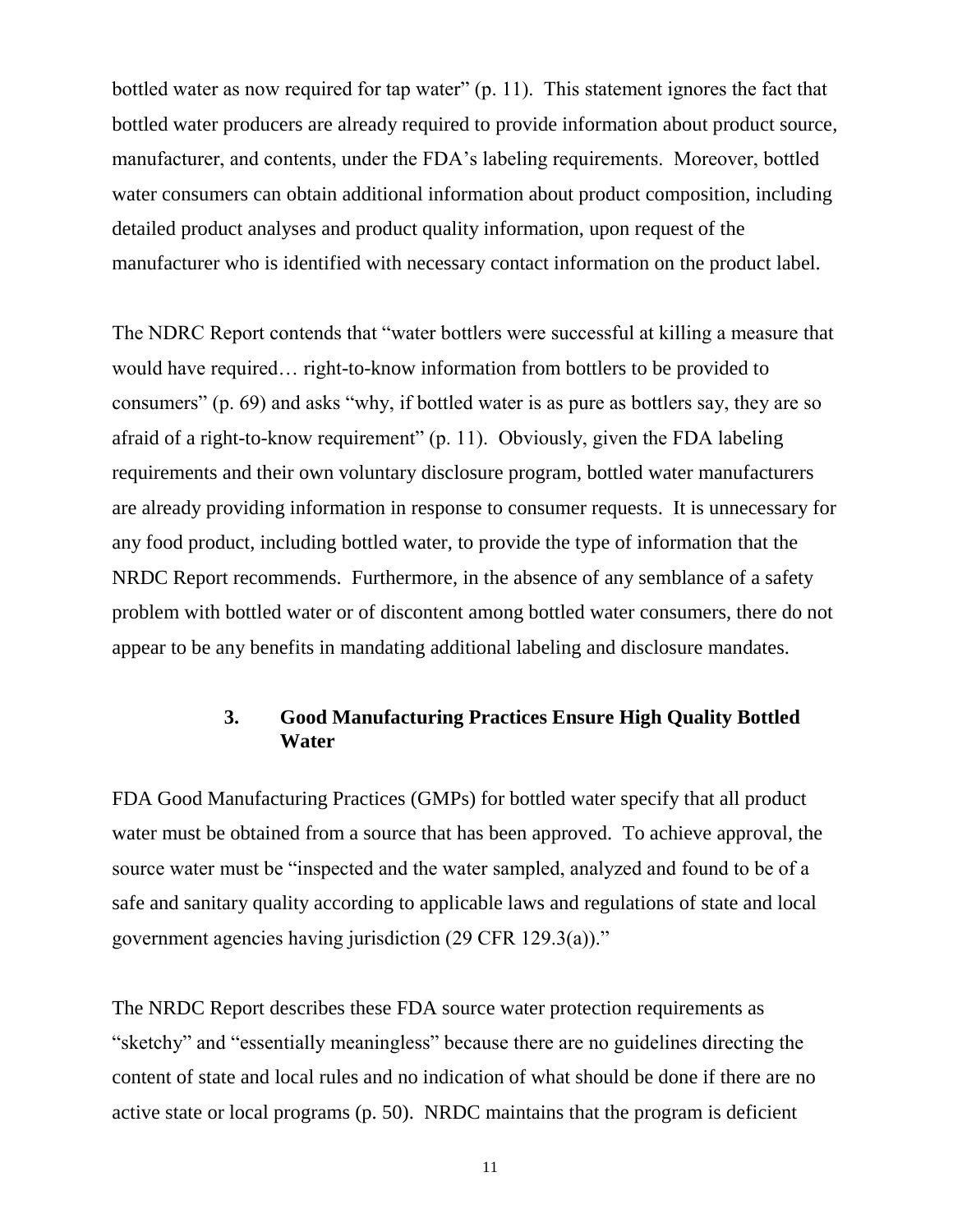because, for example, "[t]here are no specific requirements in FDA rules for protection of bottled water sources from pollution sources (such as setbacks from hazardous-waste dumps, industrial facilities, septic tanks, or underground gasoline storage tanks), nor are there any specific rules for disapproval of sources once they become contaminated." Instead, NRDC prefers EPA's approach, established by the 1996 amendments to the SDWA, which obligates states to conduct a source-water assessment which delineates the boundaries of the assessment area that supplies the water and to evaluate known or suspected sources of contamination.

The perception of a deficiency in the FDA source water protection and monitoring scheme is misguided particularly when viewed in conjunction with the relevant provisions of the IBWA Model Code. Rule 4 of the IBWA Model Code calls for a field inspection by a qualified professional hydrogeologist to demonstrate the integrity of the source; evaluation of the chemical, physical, microbiological and radiological characteristics of the source; a report on the geology of the site surrounding the sources; a report detailing development of the source such as catchment and intake structures, etc.; a watershed survey of the recharge area or zone of influence which identifies actual and potential sources of contamination which is updated every three years; and a plan for special monitoring and preventive action for any significant contaminant source identified.

To maintain source water quality, the FDA requires a minimum of yearly monitoring for chemical contaminants, weekly monitoring for microbiologic contaminants when the water source is not a public water system and monitoring every four years for radiological contaminants (21 CFR 129.35 (a) (3)). In a step beyond these federal requirements, the IBWA Model Code provides a "multi-barrier" approach to bottled water protection which promotes the use of sources protected from surface contamination. If the source water is not protected, then treatment is automatic. Rule 3(j) of the IBWA Model Code specifically requires that "bottled water that originates from a source which is not protected from surface contamination shall be subjected to "ozonation, filtration rate at one micron, or another effective process which removes or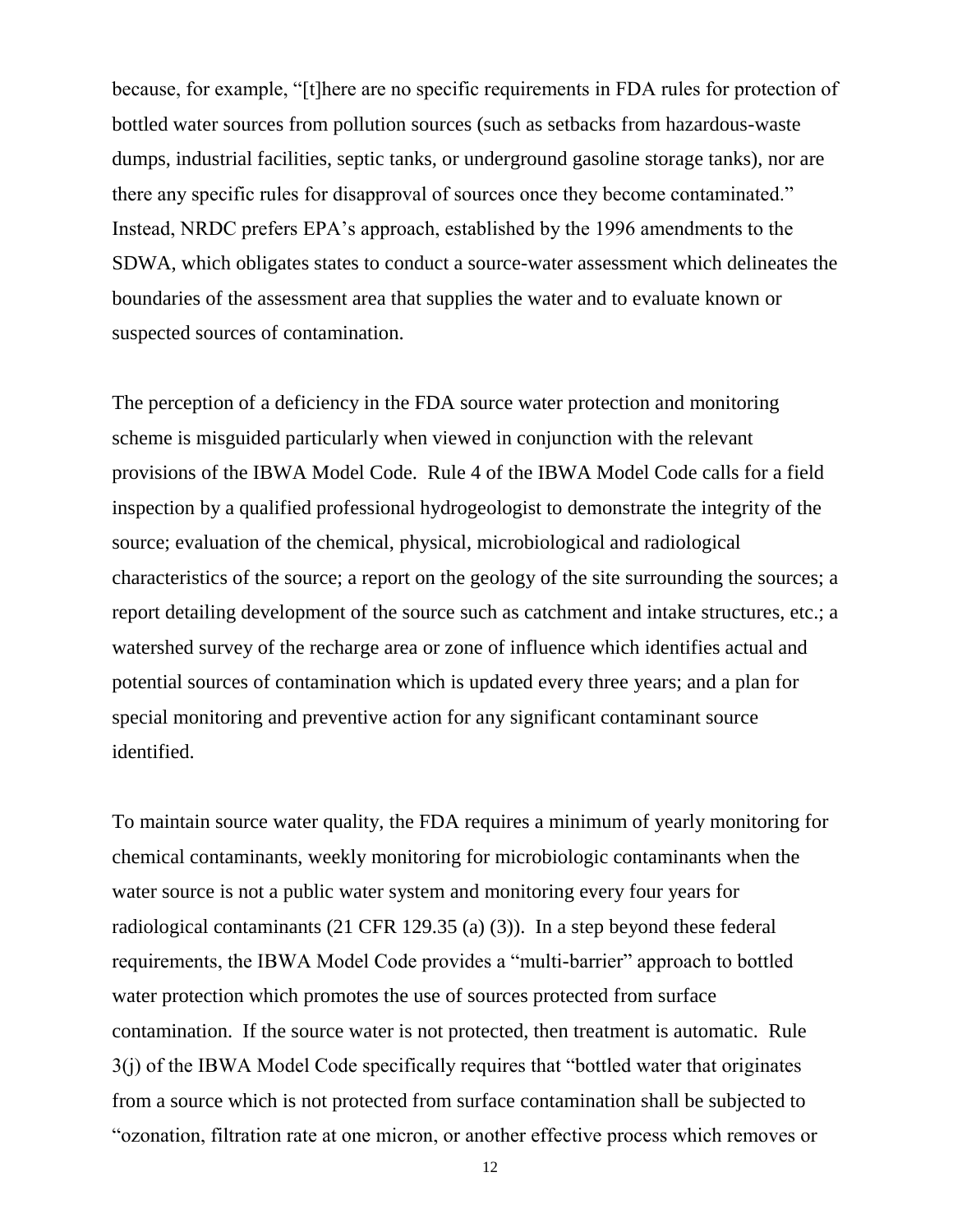destroys the cysts of the parasite *Giardia lamblia* and *Cryptosporidium.*" Rule 3(e) of the Model Code adds that total coliform analysis of all source water be performed at least once a week by an approved laboratory, and daily microbial sampling and analysis be performed in the plant.

#### **B. Other Unique FDA Features Enhance the Regulation of Bottled Water**

### **1. Recalls**

The NRDC Report reviews EPA's regulations requiring tap water providers to report violations of water quality standards, and is concerned that "FDA rules include no provision obligating a bottler to notify FDA or a state of test results, contamination problems, or violations, even in the case of contamination that could pose a serious health threat" (p. 52). This concern is misplaced because in fact the FDA general food regulations at 21 CFR 7.40 - 7.59 provide guidance for product recalls which accomplish precisely the goals the NRDC Report advocates. Further, should a company decline to recall a product that FDA determines is a serious health threat, it can ask the court to have such product removed from the market. This combination of activities provides a stronger system of regulatory controls to ensure that unsafe food products are not consumed.

FDA guidelines recommend that all food producers, including bottled water companies, have a written recall plan in the event products must be withdrawn from the market because they are adulterated or misbranded. A recall plan includes a list of people who will be involved in the recall and their specific responsibilities, and an outline of proposed strategies depending on the seriousness of the recall. The regulations identify three classes of recall, each with differing requirements for the depth of recall, the degree of public warning, and the need for verification of recall. The most serious is Class I in which there is a reasonable probability that the product may cause death or illness. A Class I recall would go to the consumer and require individual consumer notification through media and 100% effectiveness. A Class II recall would be used where the health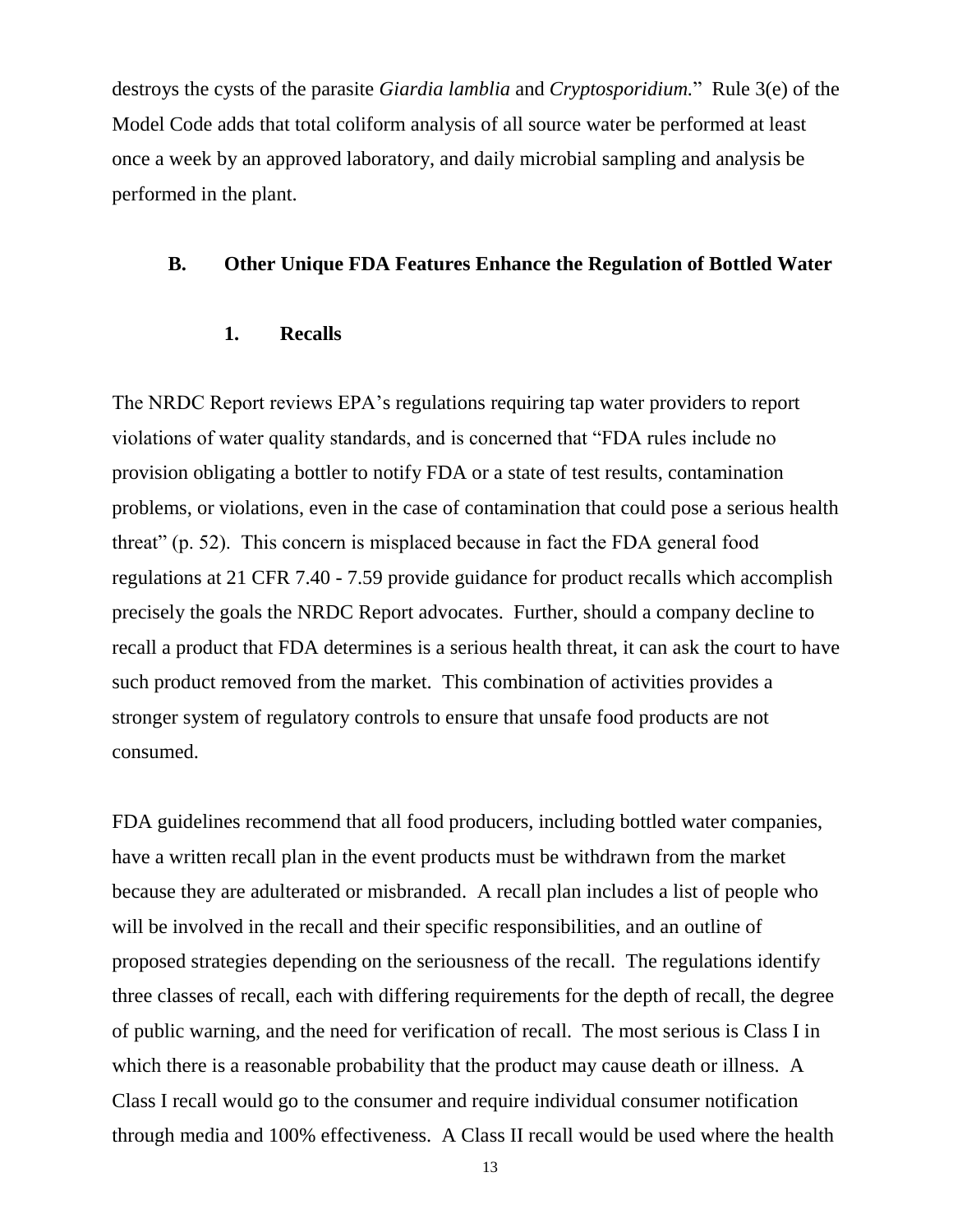consequences expected are less serious and the supporting activities would be dictated by the situation. Class III is the least serious, and may only extend to the wholesale level.

Under the FDA product recall program, a recall can be initiated when a firm believes a product may be in violation of FDA standards. In such a case, the firm should notify FDA and provide information on: (1) the identity of the product; (2) the reason for the recall and when the problem was discovered; (3) evaluation of the risk involved; (4) time and amount of production; (5) total amount in and nature of distribution; (6) a copy of any recall communication already done or proposed; (7) proposed strategy for the recall; and, (8) the name and coordinates of a company contact (21 CFR 7.46). Upon review of this information the, FDA assigns a recall classification for the ensuing action.

Generally, the FDA relies upon voluntary action by bottlers to effect recalls. The policy guidance in the regulations observes that a recall is "generally more appropriate and affords better protection for consumers than seizure, when many lots of product have been widely distributed" (21 CFR 7.40 (c)). However, in the event a company refuses to undertake a recall when required by FDA, or the recall is determined to be ineffective, the FDA may intervene to direct the company to act. If a company is non-compliant, FDA may request that the Justice Department institute a civil seizure or injunction action on the company. Thereafter, the FDA may seek criminal penalties as well.

The NRDC Report references FDA's decision not to establish specific recall procedures in the bottled water Good Manufacturing Practices (21 CFR 129). However, the FDA previously reviewed this matter in promulgating bottled water regulations, and could find no "circumstances that establish that there is a unique problem with recalls of bottled water." FDA therefore has concluded that "the guidelines for recall procedures for foods are adequate" (60 Fed. Reg. 57076, 57118). Given the established safety record of bottled water, it would seem appropriate to rely on FDA's expertise and experience with recalls.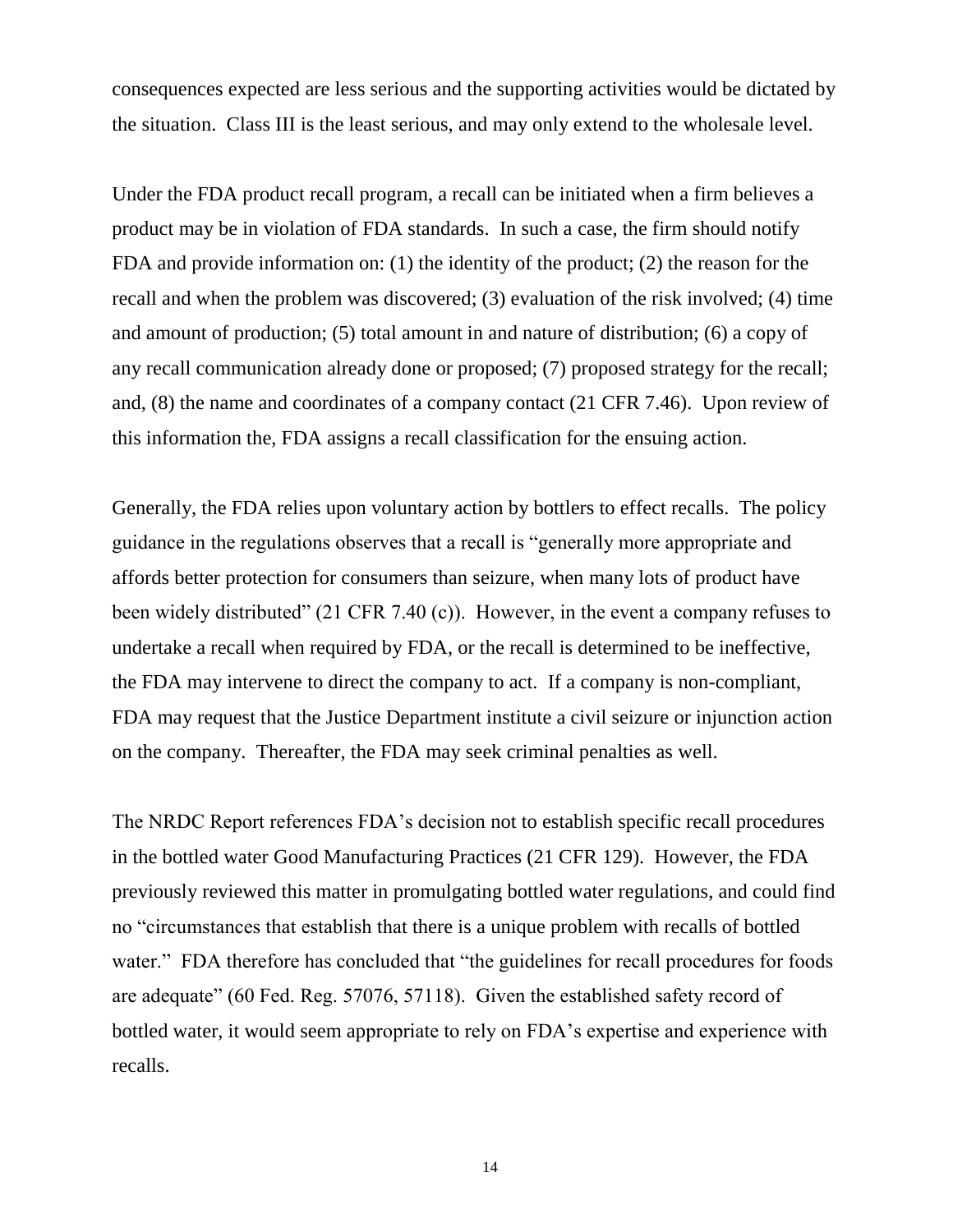### **2. Inspections**

Pursuant to Section 704 of the FFDCA, FDA may inspect without notice any food manufacturing facility, including a bottled water plant. FDA can conduct spot checks on bottled water and make results public, similar to EPA's program to perform spot checks on public water systems.

As with any food establishment, states can also perform unannounced inspections. Some states also have annual inspection programs. Backstopping this system, IBWA currently contracts with third party, independent inspection services to conduct annual, unscheduled inspections for compliance with FDA's GMPs and IBWA's Model Code. Continued membership in IBWA is contingent upon successful completion of an IBWA inspection every year.

### **III. Standards of Quality for Bottled Water Are Comparable to Tap Water**

Bottled water manufacturers must ensure that their products meet FDA standards of quality as specified by regulation in 21 CFR 165.110(b). These standards of quality establish allowable levels for substances including microorganisms such as coliform, physical parameters such as turbidity, color and odor, and radiological quality for such substances as radium 226. There are also limits specified for individual chemicals, including metals, inorganics, volatile organics, pesticides, trihalomethanes, and fluoride. FDA's standards of quality also set out testing time frames for the various categories of contaminants and specify the methodologies required for conducting the analysis, and the records bottlers must maintain.

Historically, the FFDCA required that, whenever EPA prescribed an interim or revised drinking water regulation, FDA was to consult with EPA, and within 180 days after promulgation of such drinking water regulations, either adopt a comparable regulation or publish a reason(s) for not doing so. In 1996, the FFDCA requirement was strengthened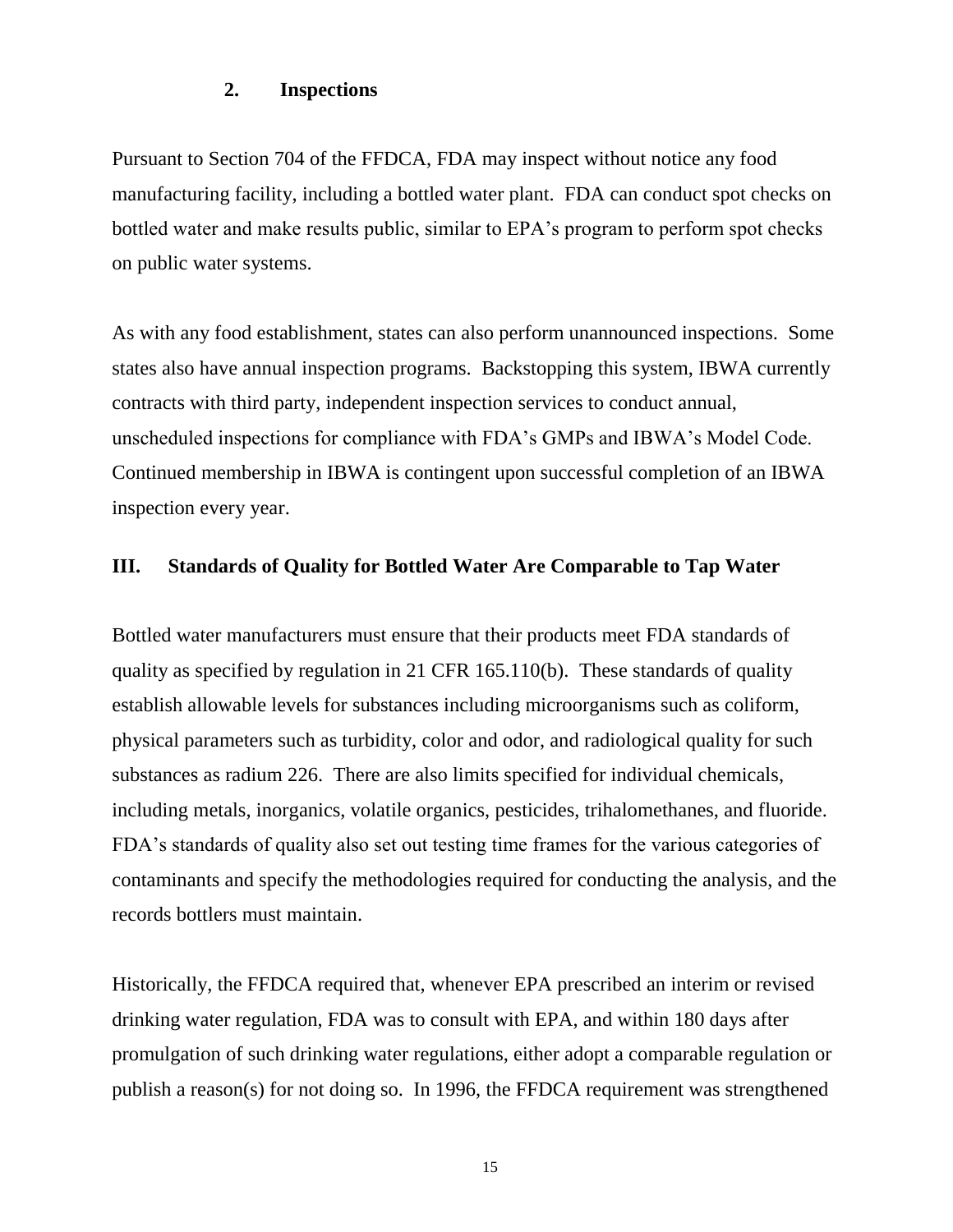such that if FDA fails to act within the time provided, the drinking water regulation will automatically become applicable to bottled water (FDCA § 410, 21 U.S.C. 349).

A point that is stressed repeatedly in the NRDC Report is that the FDA's chemical contaminant limits do not parallel EPA's drinking water standards in terms of stringency and specific chemicals addressed. The NRDC Report compares FDA and EPA's allowable limits for chemical, radiologic and microbiologic compounds in drinking water in an effort to establish that FDA's regulatory apparatus is weaker and must be radically altered or abandoned to the presumably more rigorous enforcement oversight of EPA. Unfortunately, the NRDC Report fails to acknowledge that FDA bottled water standards are identical to EPA's tap water standards in all but a few cases, and for these few, the difference is readily justifiable.

#### **A. Chemical Contaminant Limits**

A careful comparison of the FDA and EPA organic and inorganic contaminant limits reveals that there are only four instances where EPA has adopted a chemical standard for a public water system and there is no corresponding standard for bottled water. For 62 of the 71 contaminants identified in the NRDC Report Table 6, FDA's standards are equal to those established by EPA. For three additional chemical contaminants -- fluoride, lead, and copper -- the FDA standards are more stringent than EPA's. Of particular significance is the lower lead standard of 0.005 mg/l which FDA set "because bottlers do not use the public water distribution systems to deliver their finished products, and because source waters for bottling generally are free of significant lead contamination" (59 Fed. Reg. 61530).

For haloacetic acids, it is premature to compare FDA's standard to EPA's because the EPA standard for haloacetic acids is not yet enforceable and will not be until the year 2001 at the earliest. Thus, as discussed above, any FDA standard of quality for haloacetic acids must be finalized by then, or the EPA standard will automatically apply. Similarly for trihalomethanes (TTHMs), NRDC's charge that EPA standards are more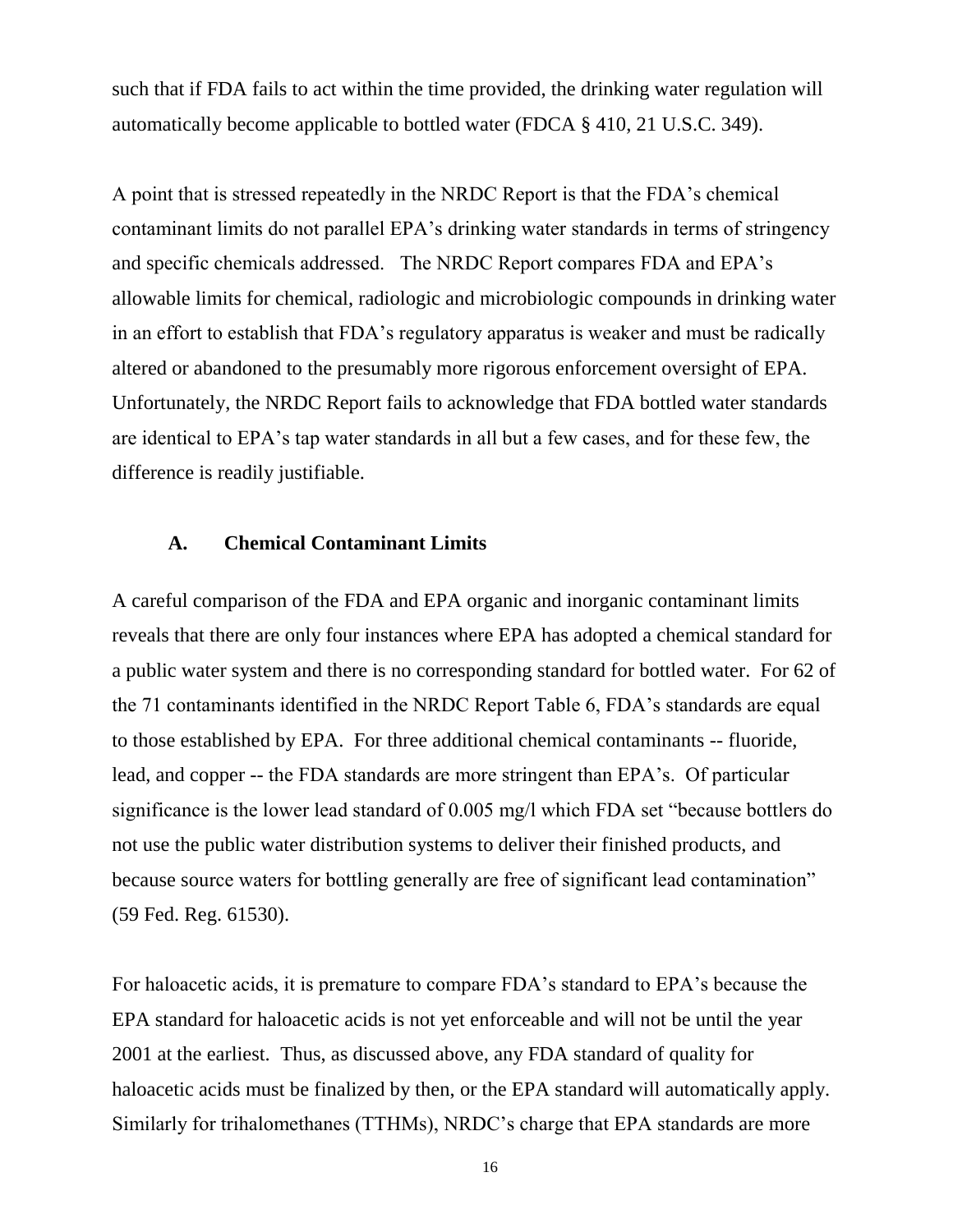stringent than FDA's is misleading because, today, the enforceable EPA and FDA standards are the same at 100 ppm. The NRDC Report does recognize that on December 16, 1998, EPA reduced the tap water MCL for TTHMs to 80 ppb from 100 ppb; however, this standard is not effective until December 16, 2001 at the earliest, and for small systems not until December 16, 2003 (Fed. Reg. 69389). Therefore, FDA is not yet obligated to make a decision on revising its quality standard for TTHMs.

This leaves four standards with a discrepancy between EPA and FDA. A critical review of the circumstances surrounding these four contaminants shows that the lack of a FDA standard is either a function of FDA's deciding that the contaminant is not relevant to bottled water (as sanctioned by Section 349 (b)(1) of the FFDCA) or, in the case of phthalates, the Agency is in the process of establishing a relevant standard to apply to bottled water. Each of these is briefly discussed:

#### **1. Acrylamide and Epichlorohydrin**

EPA regulates acrylamide and epichlorohydrin in tap water because they occur as residual monomers in the polymers used as flocculating agents in the treatment of tap water. EPA did not in fact set MCLs for acrylamide and epichlorohydrin, but instead proposed treatment technique requirements because "standardized analytical methods with adequate limits of detection were not available for analyzing drinking water for these contaminants" (58 Fed. Reg. 382). EPA elected in its January 30, 1991 final rule (56 Fed. Reg. 3526) to establish requirements which limit the residual level of acrylamide and epichlorhydrin in these water treatment chemicals.

FDA affirmatively reviewed EPA's regulation and on December 1, 1994, decided, following public notice and comment, that no MCL for bottled water was needed for acrylamide and epichlorohydrin (59 Fed. Reg. 61529). FDA arrived at this decision because: (1) flocculents may not be used in the manufacture of bottled water unless a food additive regulation or other appropriate authorization exists in accordance with the Food Additive Amendments of 1958; and, (2) using EPA's reasoning, it is not feasible to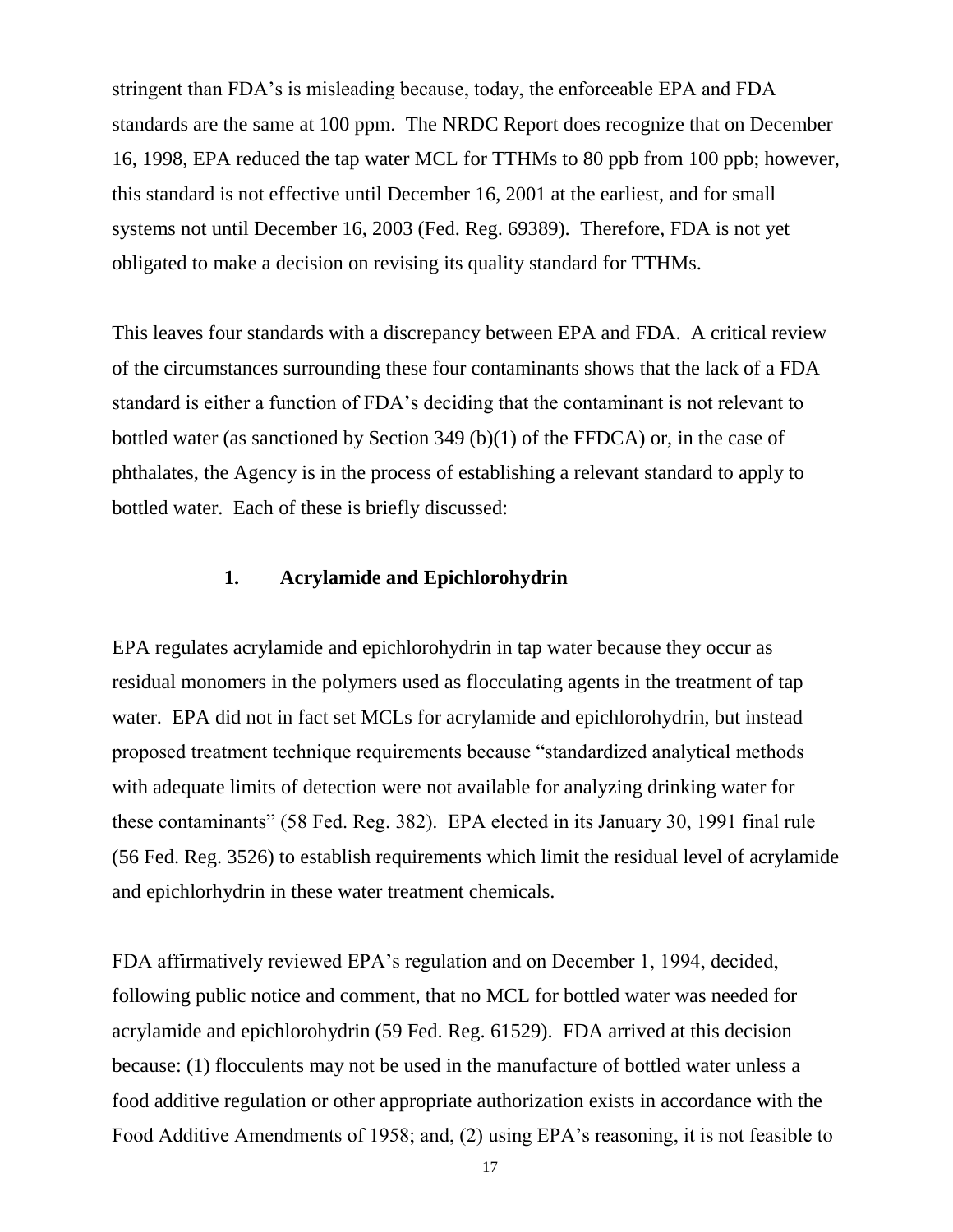establish a MCL given that standardized analytical methods with adequate limits of detection were not available for analyzing drinking water for these contaminants.

#### **2. Asbestos**

FDA also decided that a standard for asbestos is not needed for bottled water given that "source waters for bottled water products generally would not contain any significant levels of asbestos" (59 Fed. Reg. 61533). This decision was based on a deliberative review of the available information on the occurrence of asbestos in different water supplies. FDA determined, following a review of EPA's database, that it was "highly unlikely" that water used for bottling that originated from a source other than a public water system would contain asbestos. Additionally, because asbestos is prohibited from use in the processing, packing or transportation of bottled water, there is no other pathway for asbestos to contaminate the bottled water. Hence, FDA concluded that the available "evidence does not provide a basis for establishing a quality standard for asbestos in bottled water" (59 Fed. Reg. 61533).

#### **3. Phthalates**

EPA has established a 6 ppb standard for phthalates. FDA proposed but deferred promulgation of a standard for phthalates in order to harmonize the bottled water standard with other regulations governing phthalates as an indirect food additive (61 Fed. Reg. 13258). It is significant to note that while today there may be no FDA standard for phthalates in bottled water, FDA does regulate, as indirect food additives, the components used in producing articles including phthalate polymers (*e.g*., 21 CFR 177.1630). IBWA has adopted the EPA standard in its Model Code and supports FDA's promulgating a standard of the lowest level achievable by the industry and certainly no higher than EPA's current standard.

#### **B. Microbiological Contaminant Limits**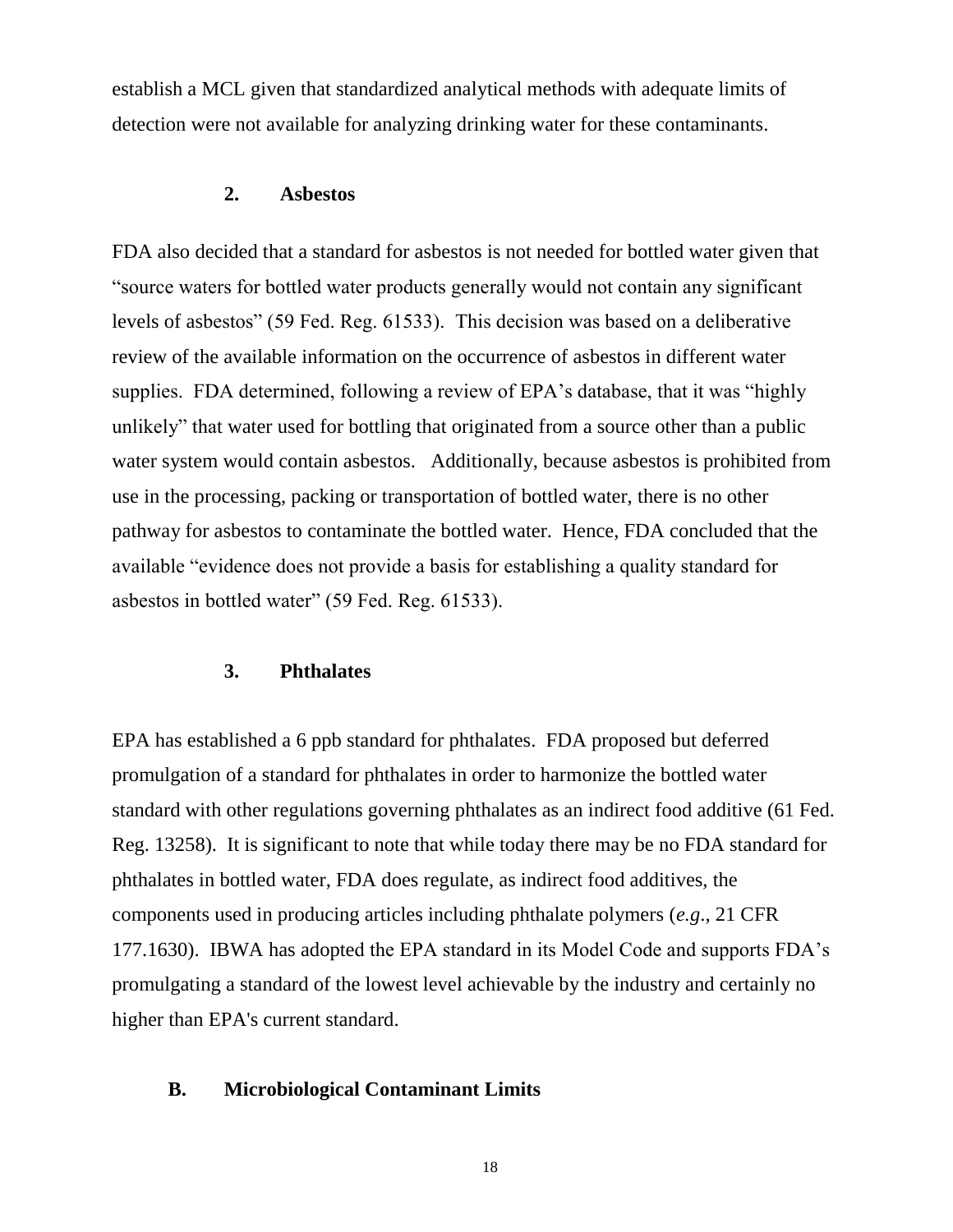The NRDC (p. 42) is alarmed by differences in EPA and FDA's approach to regulating certain important microbiological contaminants, including *E. coli* and C*ryptosporidium.* In an attempt to dramatize the purported shortfalls in the FDA system, the NRDC Report discusses a lengthy list of the problems associated with a number of other bacteria, interestingly, also not regulated by EPA. A closer examination of the regulatory differences the NRDC report emphasizes, once again demonstrates some distinctions that make no material difference to regulatory effectiveness or public heath protection.

#### **1. Total Coliform/Fecal Coliform and E. coli**

Both EPA and FDA have comparable standards for total coliforms. EPA has, on the other hand, established a standard prohibiting any confirmed samples of *E. coli* or fecal coliforms in tap water (40 CFR 141.63). While FDA has not yet promulgated such a prohibition, FDA has proposed the same standard for bottled water (58 Fed. Reg. 52042). IBWA operates with the same strict EPA zero tolerance standard. NRDC's failure to find *E. coli* or fecal coliform anywhere in its survey is testimony to the fact that microbiologic contamination is not a problem in the bottled water industry.

#### **2. Giardia and Cryptosporidium**

EPA requires public water systems using surface water to disinfect and filter to remove microbiologic contaminants such as *Giardia* unless they can document and get a waiver that their water quality is high and their source water is protected from contamination (40 CFR 141.72). Since 1996, under EPA's Information Collection Rule (61 Fed. Reg. 24354), big city systems that use surface water generally must also test for parasites such as *Giardia* and C*ryptosporidium*. As previously discussed, instead of imposing a monitoring requirement to determine whether treatment is needed, the IBWA Model Code automatically requires treatment by ozonation, filtration or equivalent techniques for *Giardia lamblia* and C*ryptosporidium* and any other pathogens whenever unprotected surface waters are used.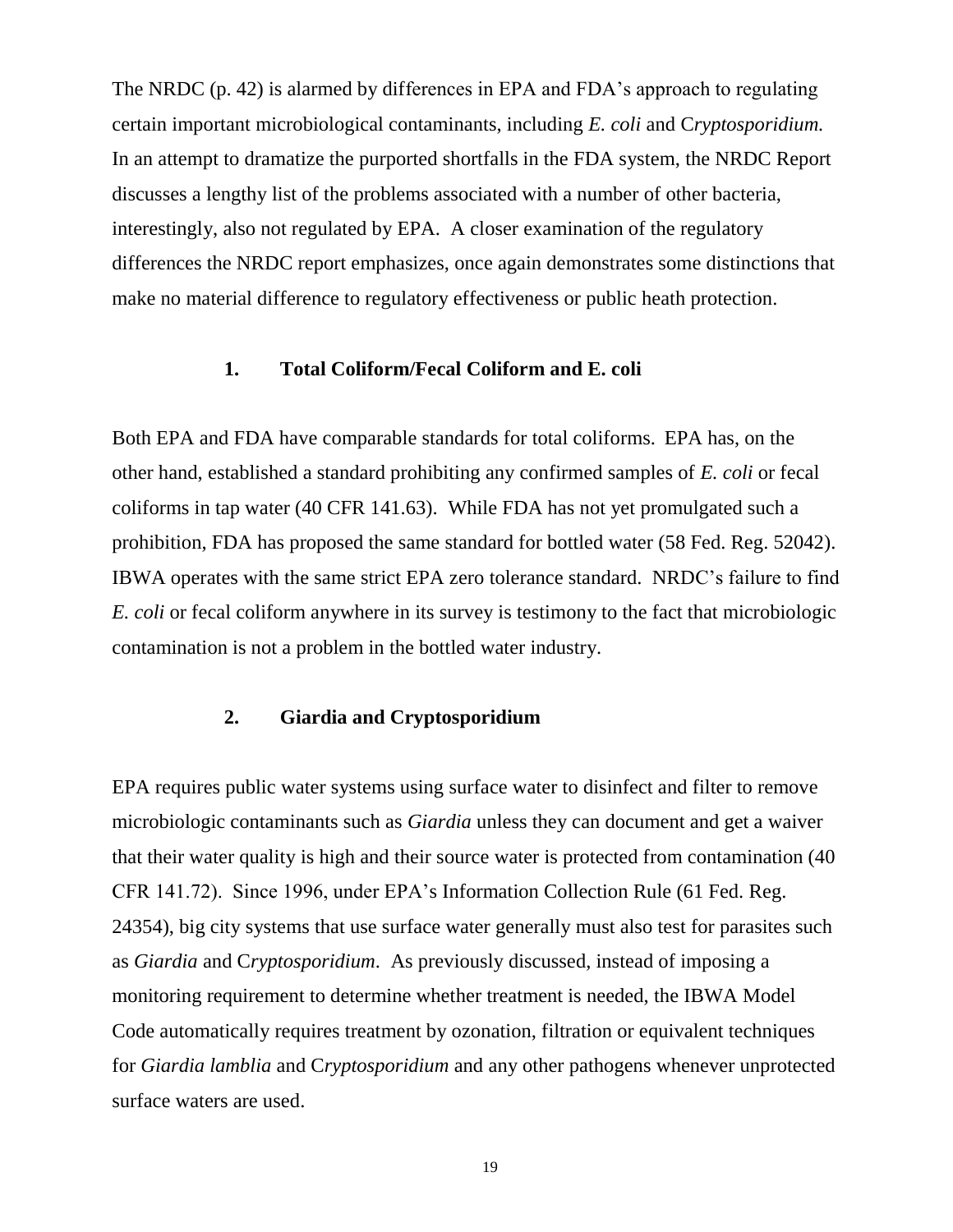#### **3. Heterotrophic Plate Count**

The NRDC Report advocates that the FDA adopt EPA's treatment technique for Heterotrophic Plate Count (HPC) bacteria in the regulation of bottled water (54 Fed. Reg. 27527, 27544 ). The NRDC Report asserts that this is necessary for three reasons: (1) as a result of the 1996 Amendments to the SDWA, FDA is required to adopt standards no less stringent than those EPA adopts unless the contaminant does not occur in drinking water; (2) HPC bacteria have been linked to gastrointestinal illnesses; and, (3) high HPC levels can interfere with testing for coliform bacteria by masking their presence.

NRDC's discussion on HPC overstates the health implications in order to fabricate a problem. The concise response to the HPC issues raised by the NRDC Report is that HPC is not a health concern. HPC is universally recognized as a naturally occurring flora in drinking water as well as many foods. According to Dr. Stephen Edberg of the Yale University School of Medicine and Clinical Microbiology Laboratory, there has never been an association of any particular HPC concentration with health risk.<sup>2</sup> The only basis for a health risk cited in the NRDC Report is a study of gastrointestinal illness linked to reverse-osmosis-treated tap water (p. TR-19). Dr. Edberg has reviewed this and other studies by the same researcher and except for one isolated case, there is no association between HPC levels and gastroenteritis. Moreover, two EPA-sponsored studies found no association at all between HPC concentrations and gastrointeritis.

In advocating FDA's adoption of EPA's approach to HPC, the NRDC Report obscures the objective of EPA's requirement for HPC which is to measure the effectiveness of public water supply disinfection to ensure adequate control of microbiologic pathogens, and not HPC itself. EPA's regulations require that a "residual disinfectant concentration in the distribution system…cannot be undetectable in more than 5 percent of the samples each month for any two consecutive"  $(40 \text{ CFR } 141.72(a)(4)(i))$ . HPC monitoring offers a means to determine whether adequate disinfectant is present. If the HPC bacteria

 $\overline{a}$ 

<sup>&</sup>lt;sup>2</sup> "Assessing Health Risk in Drinking Water from Naturally Occurring Microbes," *Environmental Health*, January/February, 1996, p.19.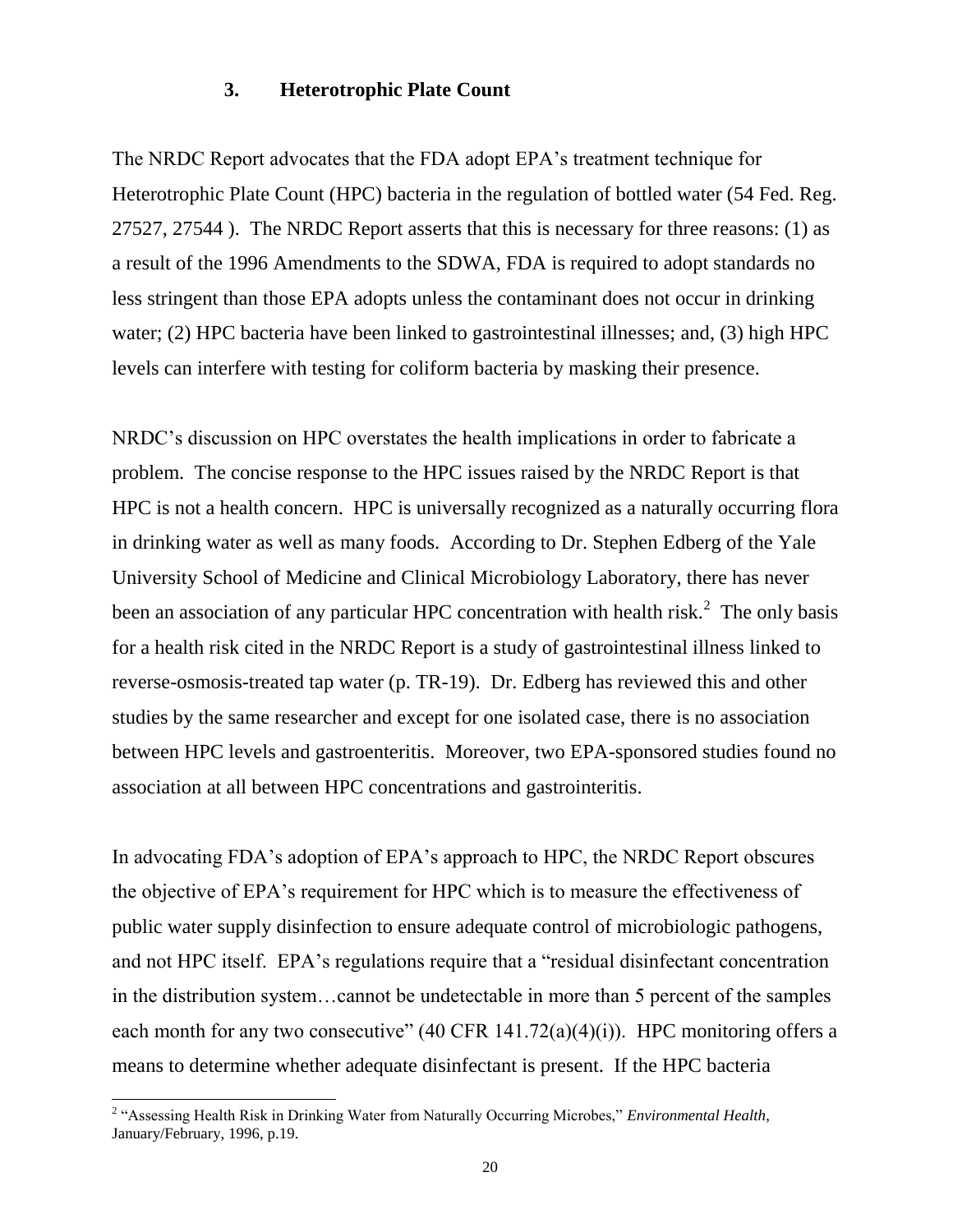concentration in the water measures 500 colony-forming units/ml (cfu/ml) or less, adequate disinfectant residual is deemed present.

However, contrary to the NRDC Report, when HPC levels exceed 500 cfu/ml, the water sample is not considered to be contaminated; rather, where there is evidence that high levels of HPC may have interfered with coliform detection, the system must retest for coliform until it gets a valid result (54 Fed. Reg. 27544). The Preamble advises and the regulations provide for a test which is less vulnerable to HPC interference (54 Fed. Reg. 27544, 27556).

In its 1993 rulemaking, FDA reviewed the need to regulate HPC and explicitly addressed and decided against setting a HPC limit for bottled water:

*FDA still believes that, when bottled waters are free of microorganisms that are of public health significance (i.e., indicated by the absence of coliforms) and are bottled under sanitary conditions in compliance with the CGMP regulations (Part 129), the presence of heterotrophic bacteria that are part of the natural flora in those bottled water normally will not pose a health risk because these organisms do not colonize the digestive tract of humans.<sup>3</sup>*

# **4. Monitoring Frequency for Contaminants**

FDA regulations specify the frequency that bottled water suppliers must monitor for contaminants: weekly for microbiologics; annually for chemicals; and, every four years for radiological contaminants (21 CFR 129). The IBWA Model Code, builds on the FDA regulatory structure and requires a minimum of daily analysis for total coliform and other microbials for testing "for each type of bottled water produced by the plant." Typically, a bottled water plant whose daily production volume is 250,000 gallons, conducts 30 total coliform tests per day.

 $\overline{a}$ 

<sup>&</sup>lt;sup>3</sup> On the same day it issued the final rule declining to regulate HPC, the FDA proposed GMP regulations requiring bottled water to be monitored for pathogenic organisms and that bottled water be processed, bottled and held and transported under sanitary conditions to ensure product safety (38 Fed. Reg. 32563); Final GMP rule, 40 Fed. Reg. 11566.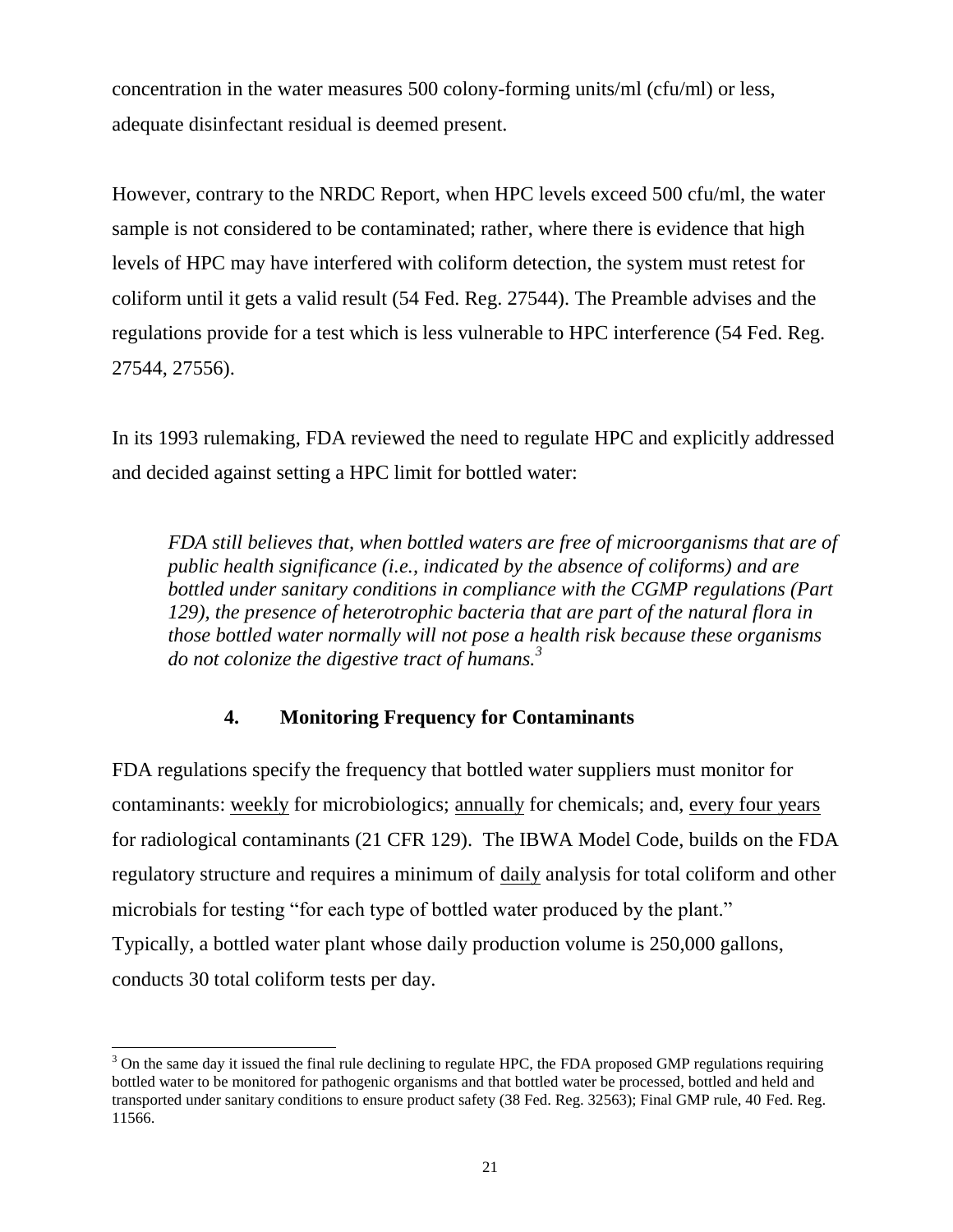According to the NRDC Report, the monitoring frequency for bottled water is deficient because bottled water is monitored less frequently than tap water. For example, the Executive Summary of the report states that a "bottled water plant must test for coliform bacteria just once a week; big-city tap water must be tested 100 or more times a month" (NRDC report, Executive Summary, p. vi).

The comparison that NRDC constructs of the total coliform monitoring requirements between a bottler and "big-city tap water" does not adequately reflect the true difference in sampling frequency. In fact, as shown below, on a per gallon basis, bottled water is analyzed for microbiologic contamination hundreds of times more frequently than tap water.

EPA regulations at 40 CFR 141.21 specify the number of total coliform samples that a public water system is required to conduct on a monthly basis (see Table below which summarizes the EPA total coliform requirements based on system size).

| <b>Population Served</b> |       | Minimum         | <b>Population Served</b> |         | Minimum         |  |
|--------------------------|-------|-----------------|--------------------------|---------|-----------------|--|
| from                     | to    | Number of Tests | from                     | to      | Number of Tests |  |
| 25                       | 1000  |                 | 59001                    | 70000   | 70              |  |
| 1001                     | 2500  | 2               | 70001                    | 83000   | 80              |  |
| 2501                     | 3300  | 3               | 83001                    | 96000   | 90              |  |
| 3301                     | 4100  | 4               | 96001                    | 130000  | 100             |  |
| 4101                     | 4900  | 5               | 130001                   | 220000  | 120             |  |
| 4901                     | 5800  | 6               | 220001                   | 320000  | 150             |  |
| 5801                     | 6700  | 7               | 320001                   | 450000  | 180             |  |
| 6701                     | 7600  | 8               | 450001                   | 600000  | 210             |  |
| 7601                     | 8500  | 9               | 600001                   | 780000  | 240             |  |
| 8501                     | 12900 | 10              | 780001                   | 970000  | 270             |  |
| 12901                    | 17200 | 15              | 970001                   | 1230000 | 300             |  |
| 17201                    | 21500 | 20              | 1230001                  | 1520000 | 330             |  |
| 21501                    | 25000 | 25              | 1520001                  | 1850000 | 360             |  |
| 25001                    | 33000 | 30              | 1850001                  | 2270000 | 390             |  |
| 33001                    | 41000 | 40              | 2270001                  | 3020000 | 420             |  |
| 41001                    | 50000 | 50              | 3020001                  | 3960000 | 450             |  |
| 50001                    | 59000 | 60              | 3960001                  | $\geq$  | 480             |  |

As can be readily seen, the number of required coliform samples is directly proportional to the population served by the water system. For example, large systems serving a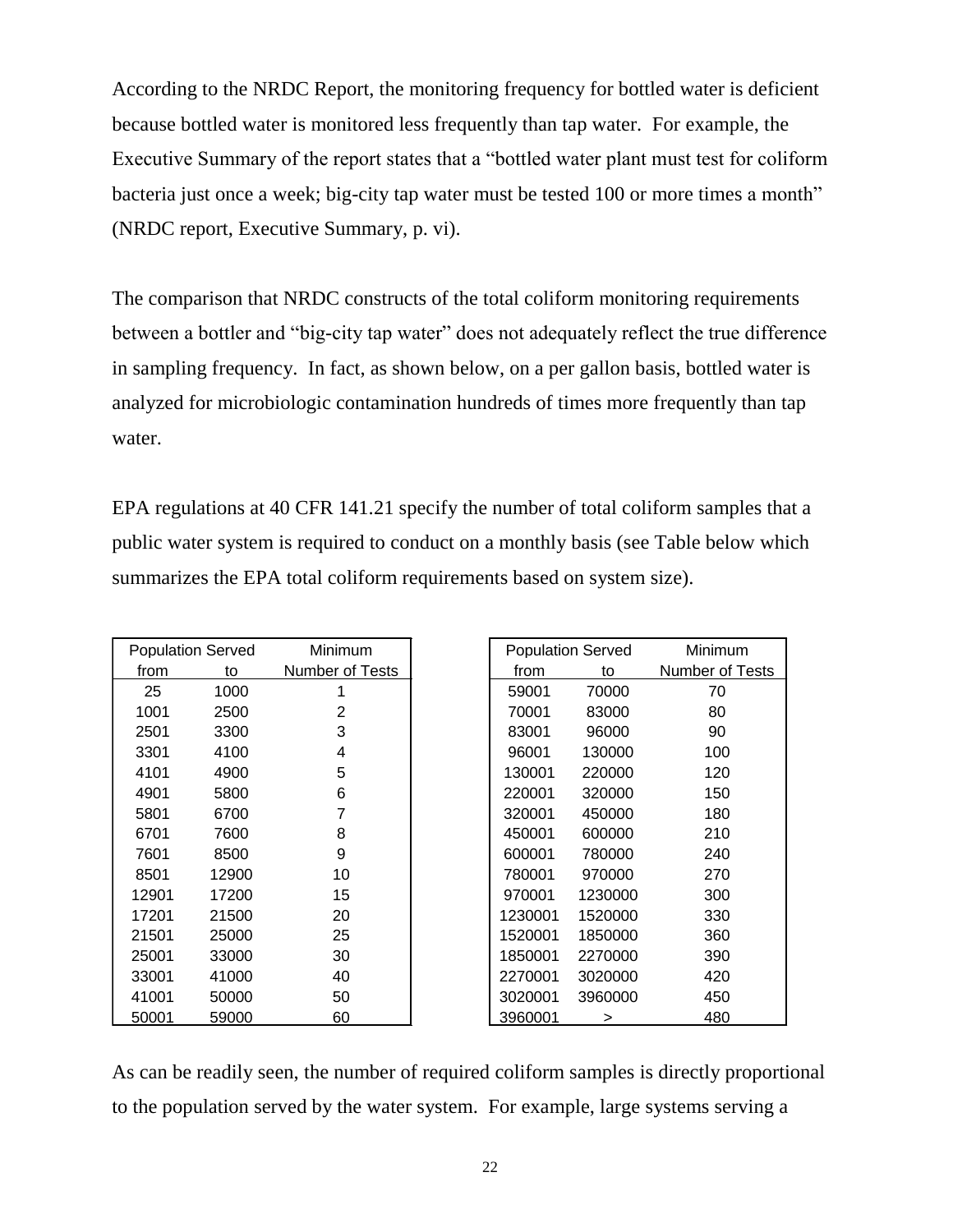population greater than 3,960,001 are required to conduct 480 samples per month while small systems serving between 3,301 and 4,100 are required to take 4 samples per month.

An evaluation of these requirements on a facility basis shows that a bottled water plant samples more frequently than most public water systems. For example, in the State of Maryland, the majority of public water systems (3226 out of 3238) serve fewer than 33,000 persons. Depending upon the actual population served, these systems would be required to analyze between 1 and 30 samples per month in contrast with a typical 250,000 gallon bottled water plant which conducts 30 samples per day.

But the true difference in sampling frequency can only be fully appreciated when one compares the number of monitoring samples on a delivered water basis. This is necessary given that public water systems distribute significantly more water per day than a bottle water plant since tap water is used for such things as clothes and dish washing, bathing, on lawns, and many other uses.

Based on the table above, a public water system serving 100,000 people is required to conduct 100 coliform tests per month. Such a system is typically serving in excess of 16 million gallons of water per day.<sup>4</sup> Therefore, only one analysis for total coliform is conducted for every four million gallons of tap water produced. Since, as already noted a typical 250,000 bottle water plant conducts 30 total coliform samples per month, on a delivered water basis the bottled water plant is analyzing over 500 times more frequently than the public water system.

To further demonstrate the disparity in sampling frequency, the above assumptions were applied to the different size systems within the State of Maryland to calculate a population weighted average sampling frequency using the data provided in EPA's Envirofacts database. The following Table summarizes the number of different size systems, an estimate of the population served by each system size and the required

 $\overline{a}$ 

 $4$  For purposes of this calculation, it is assumed that a typical public water system produces 160 gallons of water per capita per day which is a conservative estimate based on EPA's recently released Community Water System Survey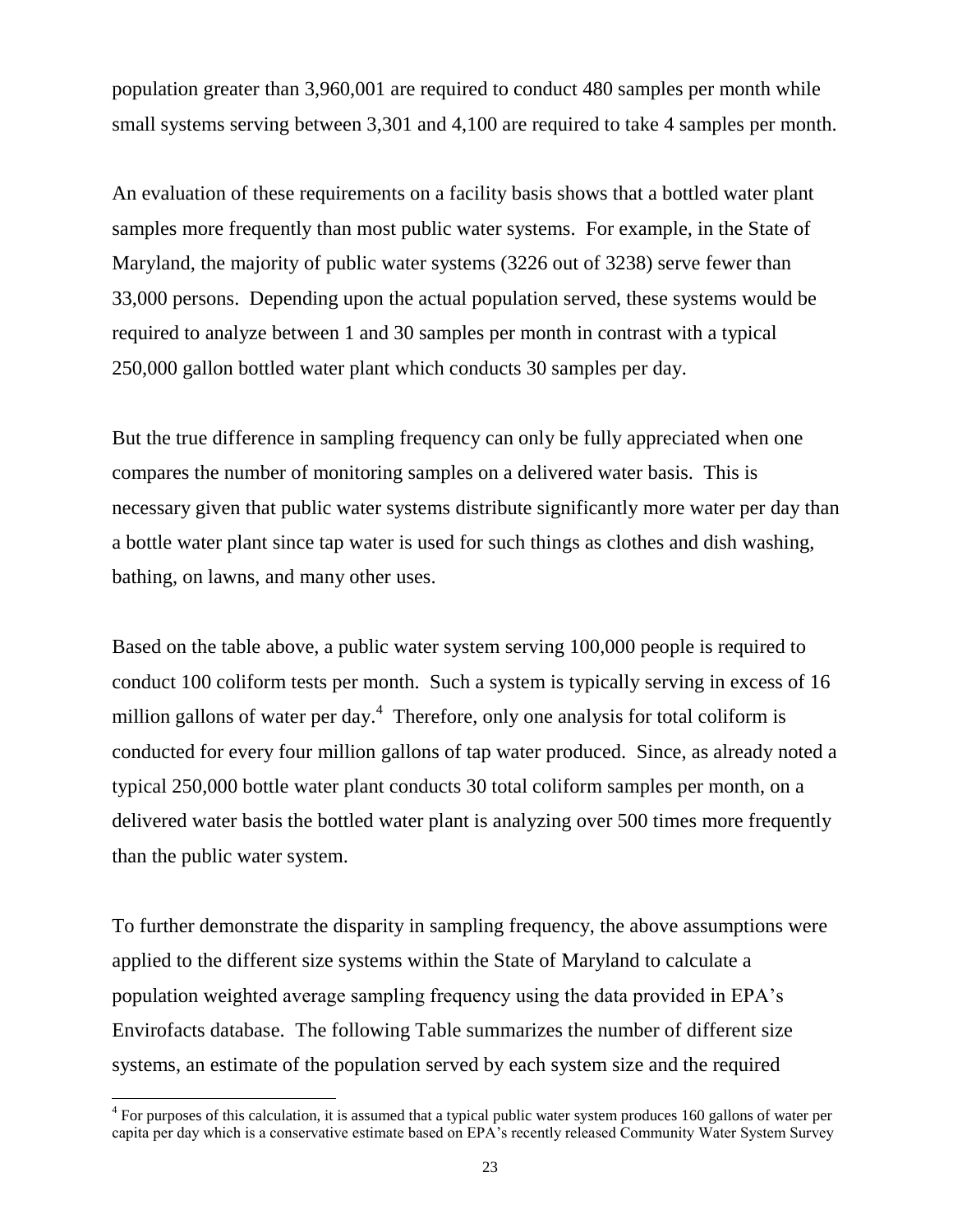number of total coliform samples required per month. This is then extended to estimate the number of gallons delivered for every sample of total coliform required on a population weighted basis.

| Scale of Tap Number of |                | Population     | <b>Population</b> | Population        | Percentage of          | Coliform Samples |
|------------------------|----------------|----------------|-------------------|-------------------|------------------------|------------------|
| Water Plant            | <b>Plants</b>  | Served         | Served            | Served            | <b>Estimated Total</b> | Required per     |
|                        |                |                | (median)          | (estimated total) | Population             | Month            |
| Very Small             | 2959           | 25-500         | 263               | 778,217           | 12.5%                  |                  |
| <b>Small</b>           | 221            | 501-3,300      | 1901              | 420,121           | 6.7%                   | 2                |
| Medium                 | 30             | 3,301-10,000   | 6651              | 199.530           | 3.2%                   |                  |
| Large                  | 24             | 10,001-100,000 | 55001             | 1,320,024         | 21.1%                  | 60               |
| Very Large             | $\overline{4}$ | >100,000       | 881,150*          | 3,524,600*        | 56.5%                  | 270              |
| Total                  | 3238           |                |                   | 6.242,492         | 100.0%                 |                  |

\* For very large plants, the average value and actual population total is used.

| Scale of Tap | <b>Production Volume</b> | <b>Coliform Samples</b> | Gallons/   | Percentage of           | Weighted   |
|--------------|--------------------------|-------------------------|------------|-------------------------|------------|
| Water Plant  | (gallons/day)            | Required                | Sample     | <b>Total Population</b> | Average*   |
|              |                          | (number/month)          |            | in Service              |            |
| Very Small   | 42,080                   |                         | 1,262,400  | 12.5%                   | 157,376    |
| Small        | 304,160                  | $\overline{c}$          | 4,562,400  | 6.7%                    | 307,050    |
| Medium       | 1,064,160                | ¬                       | 4,560,686  | 3.2%                    | 145,774    |
| Large        | 8,800,160                | 60                      | 4,400,080  | 21.1%                   | 930,432    |
| Very Large   | 140,984,000              | 270                     | 15,664,889 | 56.5%                   | 8,844,620  |
| Total        |                          |                         |            | 100.0%                  | 10,385,252 |

\* Weighted average is the Gallons/Sample time the percentage of total population in service

Based on these assumptions, only one analysis for total coliform is required to be conducted by public water systems in the state of Maryland for every 10 million gallons of water.

The dramatic discrepancy in microbiologic sampling frequency between bottled water and tap water is not intended to raise concern about the microbiologic safety of tap water; but merely to show the comprehensive nature of the contaminant analyses conducted for bottled water and to correct the mistaken premise that bottled water is analyzed much less frequently than tap water. It should be noted that this type of comparison could be conducted for essentially any contaminant and would reveal a similar conclusion, *i.e*., that on a delivered water basis, bottled water is being sampled much more frequently than

(CWSS) (see www.epa.gov/OGWDW/cwssvr.html.)

 $\overline{a}$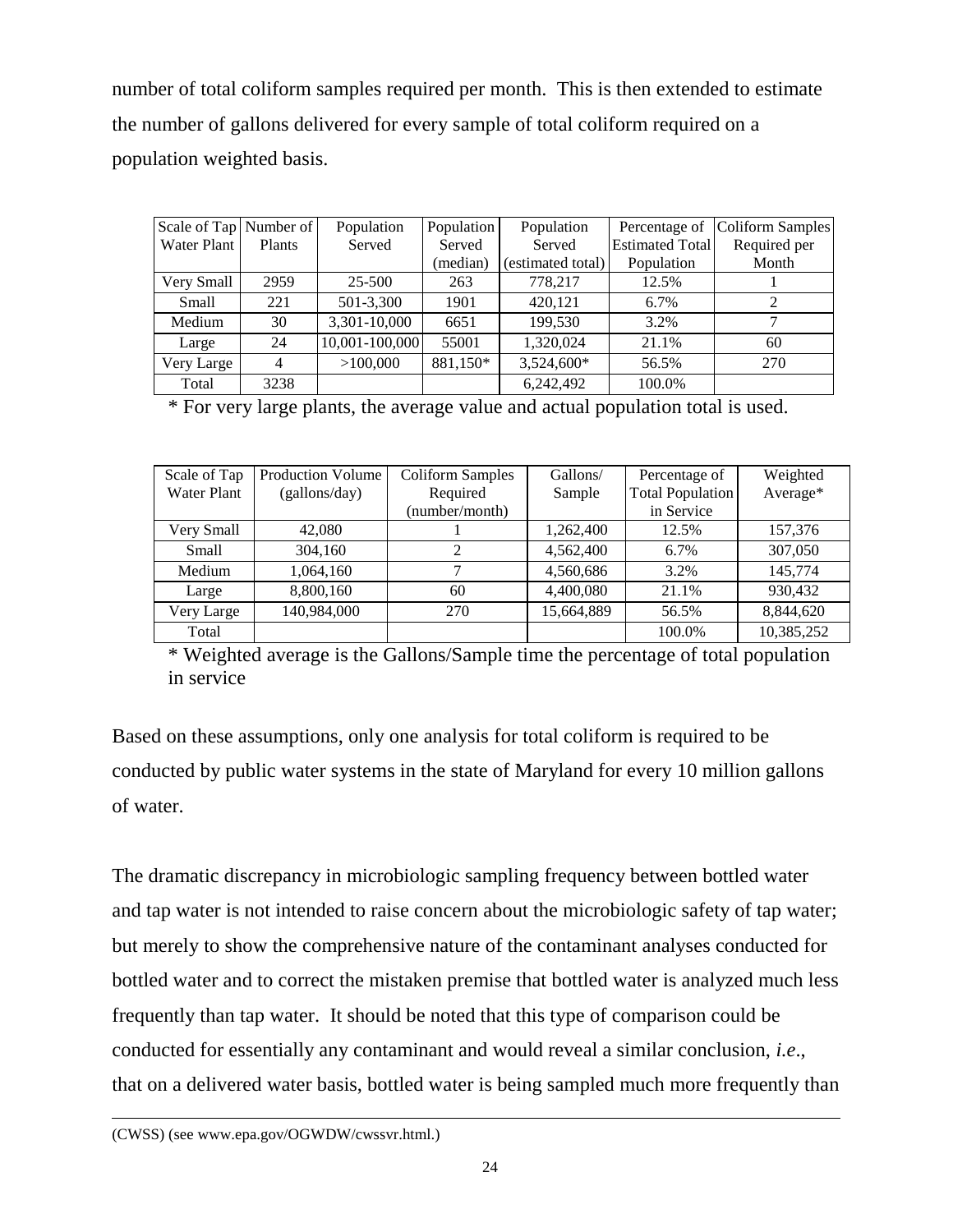water provided by a public water system.

#### **C. Testing after Storage**

The NRDC Report expresses concern that FDA has no requirement for testing water after it has been bottled and stored. The concern arises that HPC bacteria, *Pseudomonas aeruginosa* and other microbes that may be present at very low or non-detectable levels immediately after bottling can then bloom and grow in the stored product. Particular concerns are raised for the immune suppressed population and for vulnerable older and younger persons. In addition to advocating limits for HPC, the NRDC Report recommends that for *Pseudomonas aeruginosa*, which is banned by the European Union for bottled water and is recommended for control by the World Health Organization Codex Alimentarius and Health Canada, FDA adopt microbiologic standards for bottled water at least as strict as the EU and mandate labels that relate the date and source of bottling, how the water was treated, and whether it meets EPA-CDC guidelines.

The FDA considered post bottling contamination in its mid-1990's bottled water rulemaking. The Preamble to the Final Rule (60 Fed. Reg. 57108) offers FDA's rationale that if the water is bottled properly by conforming to FDA's microbiological standards for weekly testing, there are no grounds for further concern about microbiologic contamination in stored water. FDA acknowledges that "some bacteria can grow in bottled water, and that bottled water, unless treated in some manner, is not sterile." However, the FDA finds that while innocuous bacteria may be present in the bottled product and may enter it upon exposure to open air, bottled water is "not a good source of nutrients for most microorganisms." NRDC's own testing using standard indicators found no pathogenic bacteria in the bottled water analyzed.

#### **D. Radioactive Substances**

EPA, FDA, and IBWA's Model Code contain essentially identical standards and requirements for radionuclides. Specifically, the MCL for radium-226 and radium-228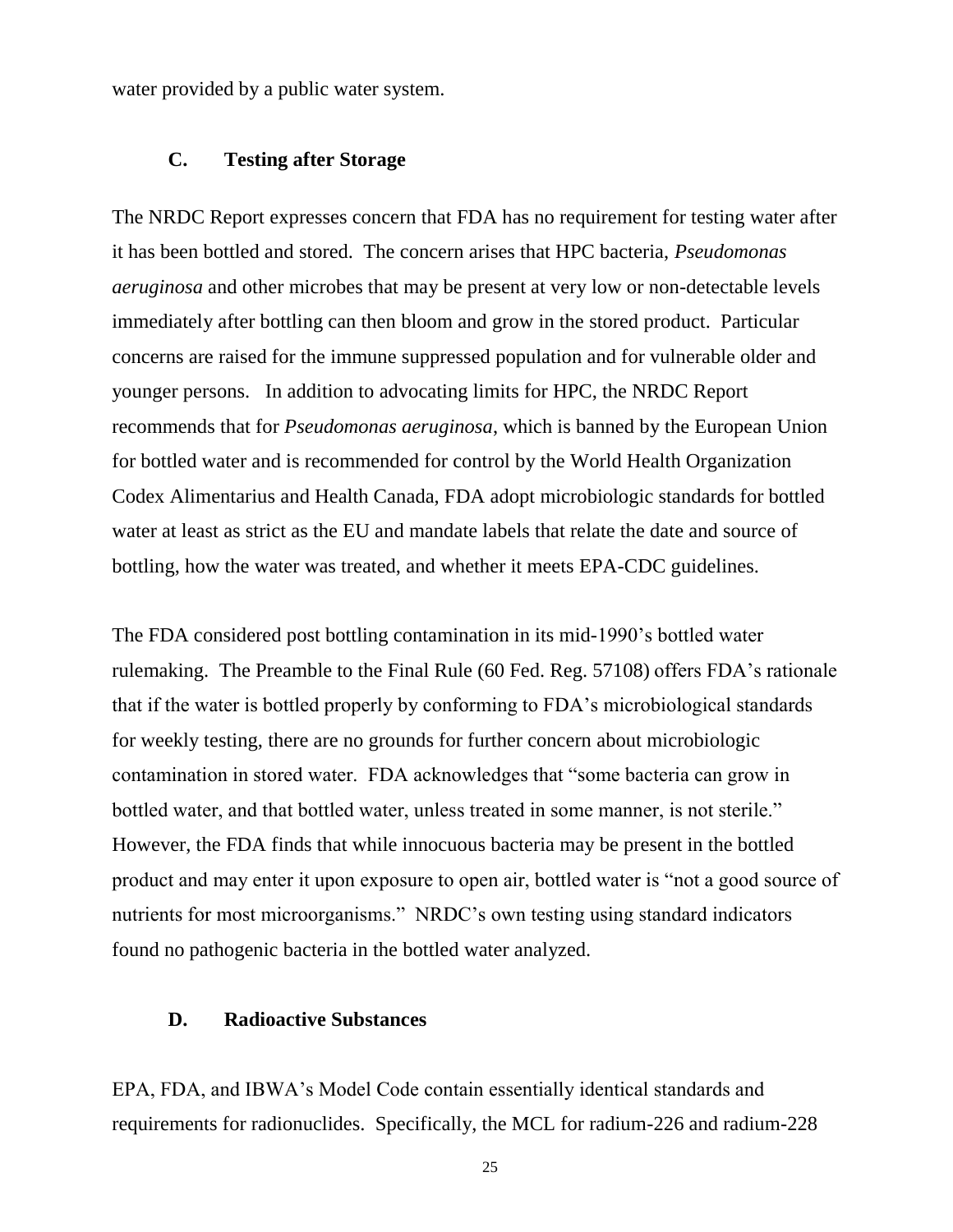(combined) is 5 pico curies/liter (pCi/l) and for gross alpha particle activity (including radium-226 but excluding radon and uranium) is 15 pCi/l. For beta and photon emitters, the MCL is based on a concentration limit that results in no more than an average annual total exposure to 4 millirems/year.

#### **E. Unregulated Contaminants**

NRDC asserts that chemical-contaminant-testing requirements for bottled water are weaker than EPA standards for tap water because municipal water, but not bottled water, must be tested for sixteen unregulated contaminants. EPA requires suppliers of tap water to analyze these contaminants once/quarter and report results on sixteen unregulated organic chemicals. These sixteen substances have no EPA health-based water standards and they are not subject to any enforceable MCLs or treatment requirements. Moreover, FDA has recently reminded the bottled water industry that, "any bottled water containing any substance…at a level that may be injurious to health under section 402 of the Act is adulterated and subject to regulatory action (59 Fed. Reg. 13258, 13262). Also, under the IBWA Model Code, bottled water manufacturers annually monitor for these 16 unregulated contaminants plus an additional twenty<sup>5</sup> that are not required of municipal tap water suppliers. Thus, the industry has chosen a much stricter set of requirements for monitoring unregulated contaminants in bottled water than the EPA has for tap water suppliers (Appendix A p. 23 Model Code).

#### **F. Reporting and Record Retention**

 $\overline{a}$ 

The NRDC Report points out that tap water suppliers must report test results and violations to EPA or to state authorities approved by EPA. Serious violations must be reported within 48 hours to the state which then reports to EPA.

The FDA does not explicitly require reporting; however, as previously discussed, the FDA labeling, enforcement and recall system for foods ensures that appropriate

 $<sup>5</sup>$  The additional 20 contained in the IBWA Model Regulation are those substances which monitoring may be</sup> required at the discretion of the State as described in 40 CFR Subpart E § 141.40(j).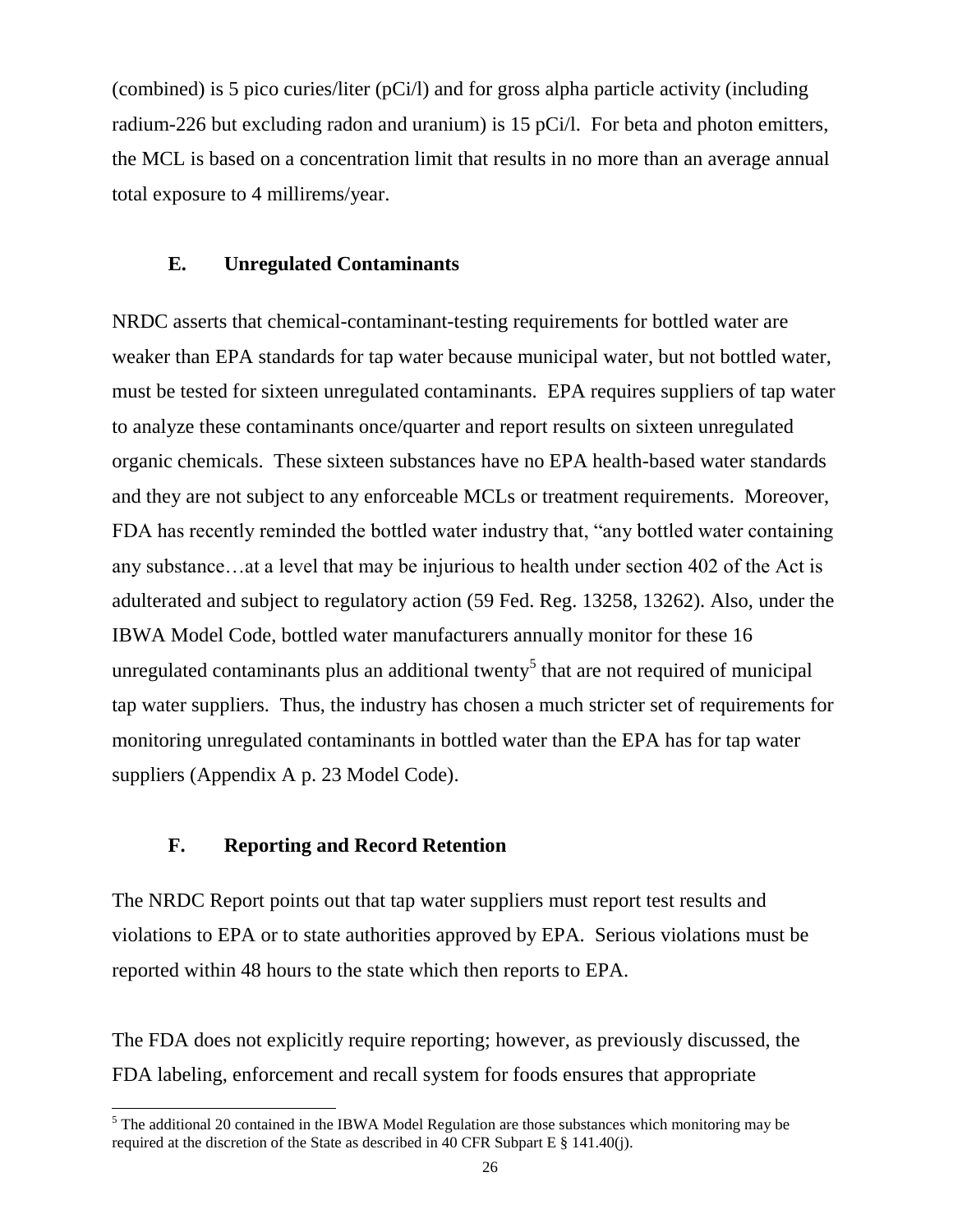information is conveyed to the consumer or the label and that products that pose a serious health risk are promptly removed from the market.

With regard to record-keeping, EPA regulations require public water systems to retain bacterial testing results for 5 years and chemical test results for 10 years. On the other hand, FDA requires that records be retained for two years which NRDC contends is inadequate.

The FDA has affirmatively determined that to support its food compliance responsibilities, retaining records for two years is adequate; although, some states impose further record retention requirements. Nonetheless, IBWA's Model Code Rule 4(e) stipulates that all records of sampling and analysis "shall be maintained on file at the plant for not less than five years and shall be available for official review upon request of the [state or department]."

# **IV. NRDC's Product Contamination Survey Shows Bottled Water Is Remarkably Safe**

In a further effort to document alleged weaknesses in the bottled water system of quality, in late 1997 and early 1998, NRDC undertook a product survey and analysis in which more than 1,200 bottles of 103 different brands were tested for contamination. While NRDC attempts to portray its survey results as documenting contamination, in fact the results show that none of the bottled waters tested contained contaminants in concentrations that would be considered unsafe. The NRDC Report concedes that "[m]ost waters contained no detectable bacteria, and the levels of synthetic organic chemicals and inorganic chemicals of concern for which were tested were either below detection limits or well below all applicable standards" (p. 26).

Throughout all of the samples tested by NRDC, federal FDA or EPA limits were allegedly exceeded only four times, twice for total coliforms and twice for fluorides. Upon closer inspection, the NRDC Report admits that the coliform results were not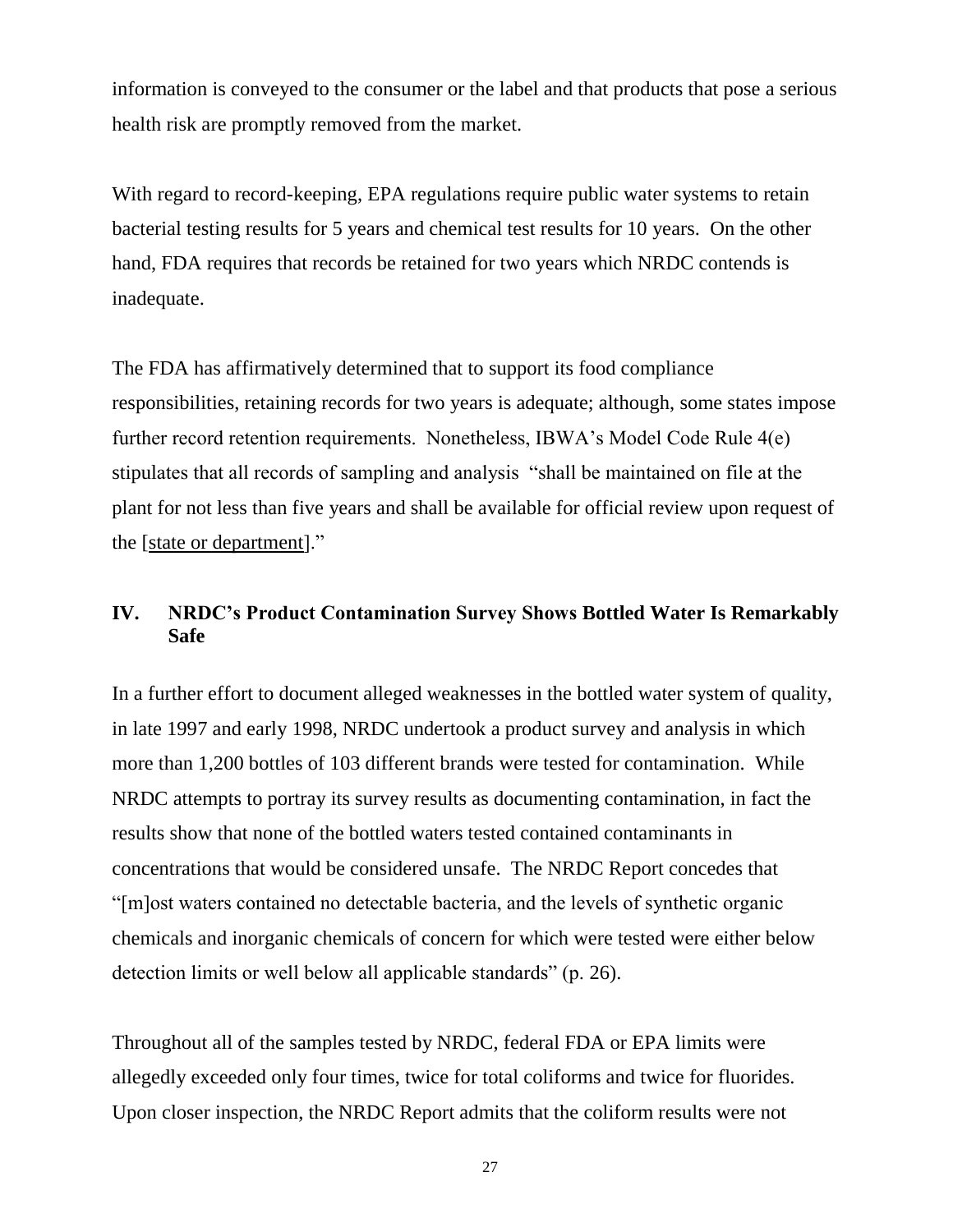reproducible. Additionally, the fluoride values must be judged as insignificant from a public health perspective because they apply to a very narrow circumstance of weather and geography. Moreover, the results found would have been considered in compliance with the higher fluoride drinking water standard established by EPA. The more serious presence of *E. coli* or fecal coliform was not reported in a single sample. To create the impression of a greater number and more serious incidents of contamination, the NRDC Report compares its survey results to state, European Union (EU), and other unenforceable guidelines.

NRDC uses various techniques to inflate the percentage of bottled water that they claim to be contaminated. As already noted, NRDC focused its analytical program on 103 brands of water; the actual analysis was performed on many different bottles from the same brand. All of the reported statistics are presented by brands and not by bottles such that, if 10 samples from the same brand were tested and only one out of 10 bottles was found to be "contaminated," NRDC's statistics would have reported that the entire brand or 100% was considered contaminated.

Several specific contaminants highlighted in the NRDC Report are discussed in greater detail below to put these contaminants into their proper public health context. These include coliform, fluorides, nitrate, and arsenic.

### **A. Coliforms**

The NRDC reported that two of the 103 brands of bottled water tested for coliform bacteria violated the federal bottled water standards, leading to a 2% coliform violation rate. However, upon closer examination of the data, it becomes apparent that these results were never confirmed nor repeated in later tests conducted by state-certified labs. NRDC's analysis reported that two brands exceeded the FDA limit of less than 1 coliform/100ml. In both cases, however, coliform was detected only in initial tests, when a single bottle of each brand was tested using EPA's membrane-filtration method.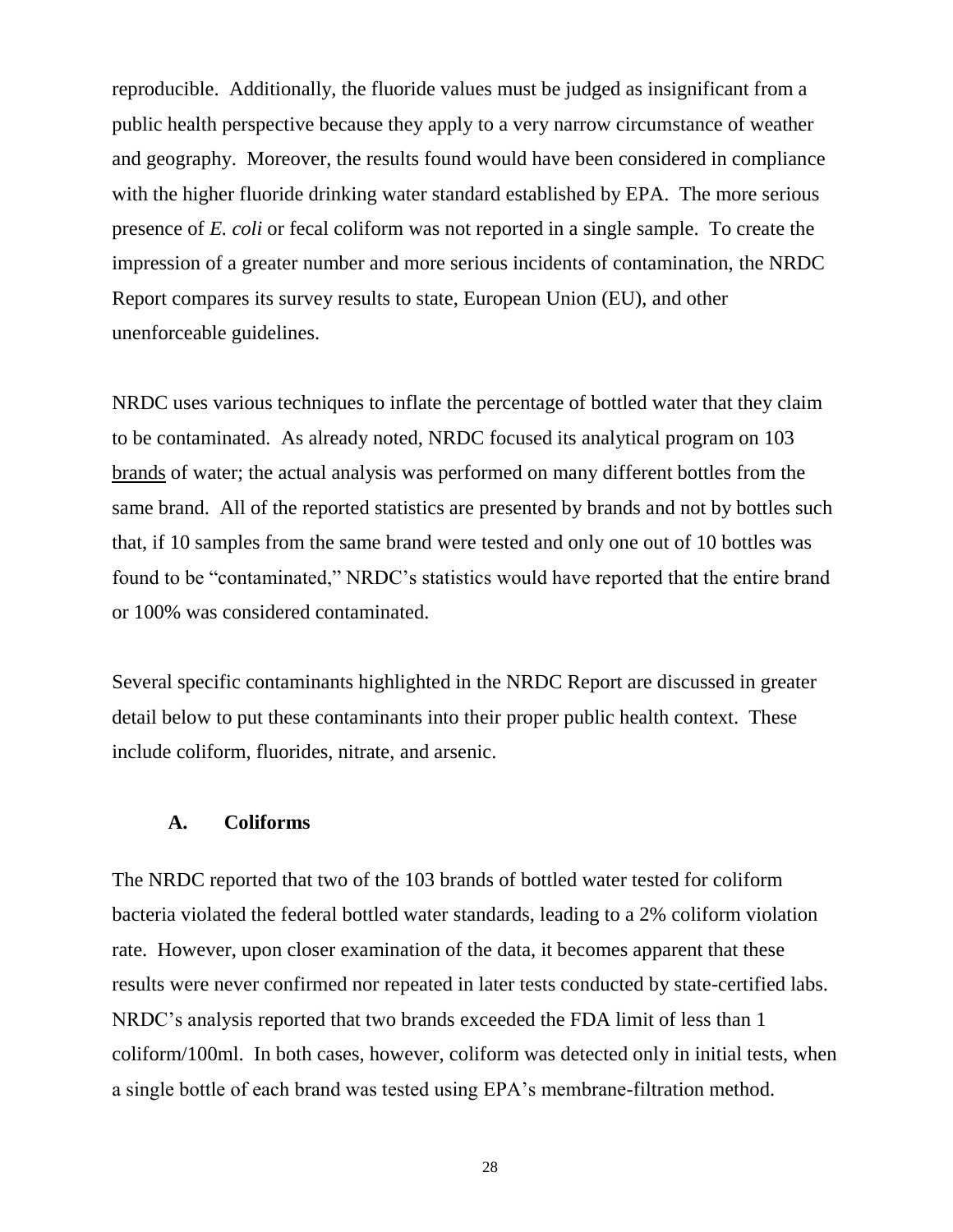A second set of tests, performed on aliquots of 10 new bottles of the same two brands and using the same test method, did not detect the presence of any coliform bacteria. These tests were conducted by a California-certified independent commercial lab. A third set of tests, conducted by yet another state-certified independent commercial lab, also showed no evidence of the presence of coliform bacteria in an additional 10 bottles of each brand.

Finally, over twenty samples were retested using the Colilert method, in order to analyze the samples solely for coliform bacteria, without interference from the presence of HPC bacteria. The NRDC determined that this retesting was necessary after initial tests for total coliform bacteria, using the EPA multiple-tube fermentation with Most Probable Number, were rendered invalid. Again, no coliform bacteria were detected in this fourth set of tests.

Therefore, while the NRDC insists on reporting that two of the 103 brands of bottled water tested positive for coliform bacteria, this was true only of the first preliminary screening, and was not supported by at least three rounds of tests that followed, all conducted by state-certified, independent commercial labs.

#### **B. Fluoride**

Fluoride, the ionic form of fluorine, is a natural component of the biosphere and the  $13<sup>th</sup>$ most abundant element in the earth's crust. It is found in a wide range of concentrations in virtually all inanimate and living things. In non-industrial settings, fluoride enters the body principally by ingestion. Intake is lowest in rural areas in which there are no fluoride-rich waters or soils, and no exposure to industrial, agricultural, dental, or medical sources. The largest source of human exposure to fluoride is from drinking fluoridated municipal tap water. Consumption of high-fluoride foods such as tea and some fishes may also contribute to daily exposure.

As the NRDC Report notes, the issue of fluoridation of water has not been without controversy or allegations of adverse health effects ranging from heart problems to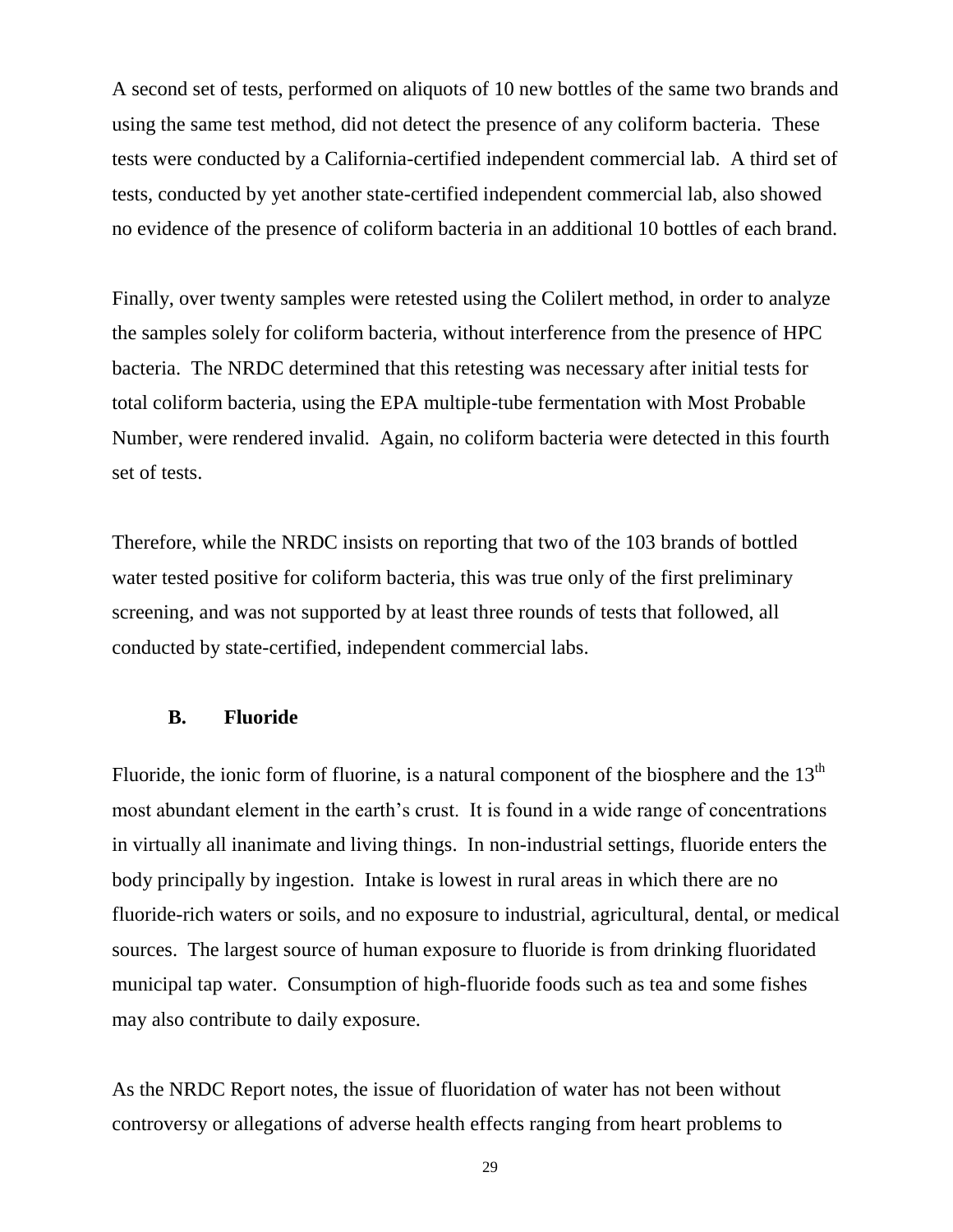cancer. Several expert groups, including the World Health Organization (WHO) $<sup>6</sup>$  have</sup> reviewed and assessed the health information on fluoride. A WHO expert working group concluded that the optimal levels for fluoride in drinking water to help prevent dental decay was 0.7-1.2 mg/l (depending on climatic conditions). The U.S. Surgeon General noted that fluoride at a concentration of approximately 1 mg/l in drinking water has been shown to reduce the prevalence of dental caries by more than 50 percent.<sup>7</sup> The Dutch Expert Committee for Occupational Standards (DECOS) also reviewed the health effects of fluoride and concluded that there is no evidence of an increased risk of cancer due to fluoridation of community water supplies. <sup>8</sup> In 1982, International Agency for Research on Cancer (IARC) reached a similar conclusion.<sup>9</sup>

Given the ubiquitous nature of fluoride in the environment, it is not surprising that fluoride is naturally present in some of the bottled waters tested by NRDC. Of all the non-fluoridated bottled waters tested by NRDC, only one was reported to exceed FDA's warm weather standards by an average of 0.15 ppm (well within the limits of analytical variation). For the fluoridated bottled waters, fluoride was present in two composite samples at a level of  $0.13 - 0.5$  ppm above the FDA warm weather standard and was not detected in a third sample of the same water. For non-warm weather areas, not a single bottled water was in excess of FDA standards. This is in stark contrast to 11 municipal water systems providing drinking water to over 75,000 persons which were in violation of the EPA's fluoride standard, as documented by NRDC.<sup>10</sup> It is significant to note that the EPA fluoride standard for municipal drinking water is 4 ppm and has no provision whatsoever for a reduction in warm weather areas and that all of the bottled water analyzed contained flouride levels less than the EPA MCL.

l

<sup>6</sup> World Health Organization (WHO) Working Group. Environmental Health Criteria. 36, 1984.

<sup>7</sup> The Surgeon General's Report on Nutrition and Health. (1988). DHHS, Public Health Service Publication N0. 88- 50210, U.S. Government Printing Office, Washington, DC.

<sup>8</sup> DECOS, Health based recommended occupational exposure limits for fluorine, hydrogen fluoride and inorganic fluorine compounds. Directorate General of Labour, the Netherlands, RA 1/89, 1989.

<sup>&</sup>lt;sup>9</sup> International Agency for Research on Cancer (IARC). 1982. IARC Monograph 27, pp. 237-303.

<sup>&</sup>lt;sup>10</sup> NRDC, "Just Add Water: Violations of Federal Health Standards in Tap Water 1994-1995." NRDC, Washington, DC.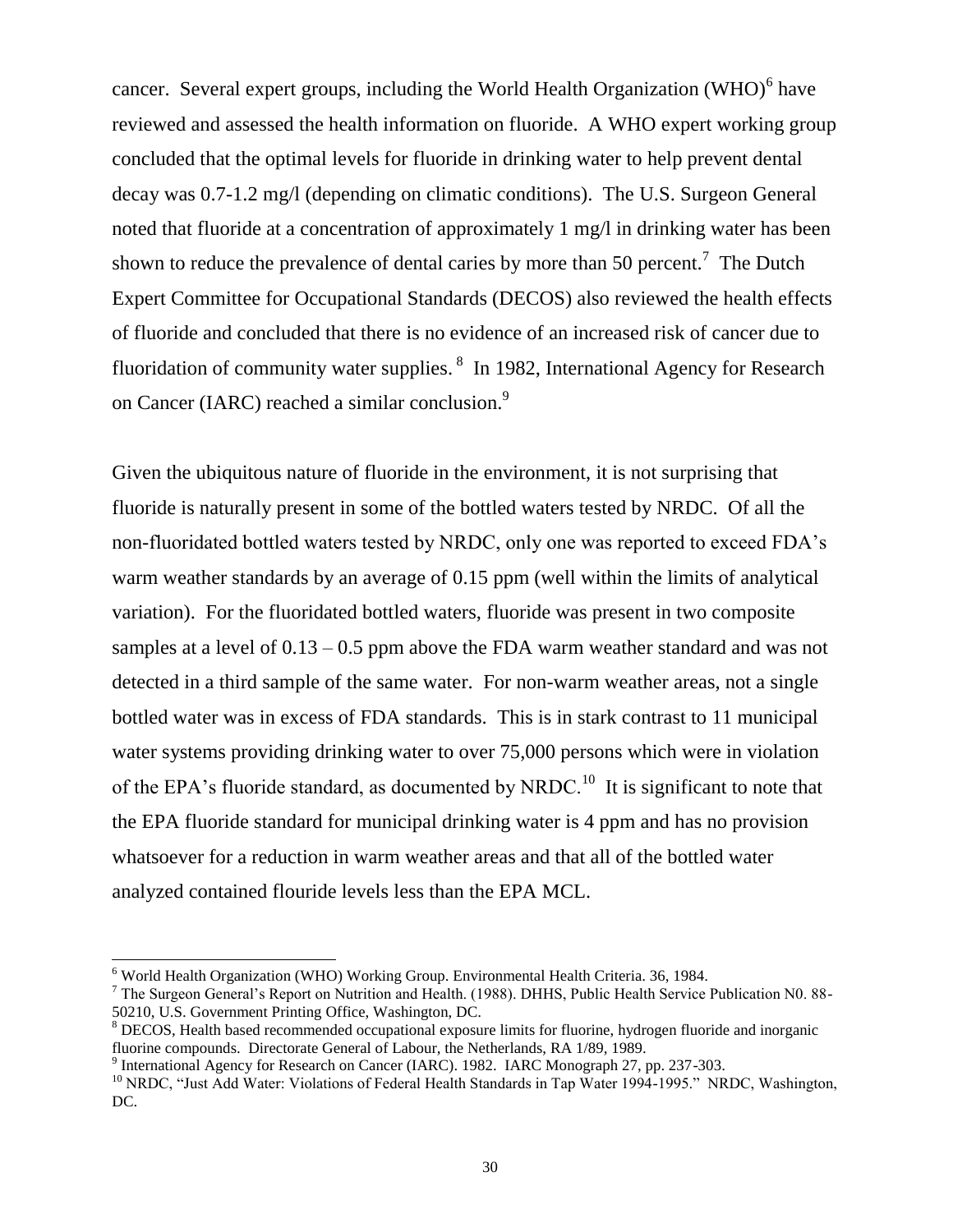In spite of this, the NRDC Report unnecessarily and without cause raises a health concern for young children, if they "consume significant amounts of highly fluoride-rich bottled water."

# **C. Nitrate**

Nitrate is a naturally occurring form of nitrogen found in soil, foods, and water. Nitrate is also naturally produced in the human body. In moderate amounts, nitrate is a harmless constituent of food and water.

Nitrate can be converted to nitrite by bacteria in the stomach and intestines. Nitrite is absorbed in the blood and oxygen-carrying hemoglobin is converted to methemoglobin, which can no longer carry oxygen. Infants, between the ages of two weeks and six months, are more susceptible to nitrate because they typically have more bacteria in their gastrointestinal system than adults and they cannot change methemoglobin back to hemoglobin. In excessive quantities, nitrate in infants can cause serious illness (bluebaby syndrome – methemoglobinemia) and in severe cases, if untreated, death. Studies have demonstrated that "blue-baby syndrome" is very rare at nitrate concentrations in water below 50 mg/l.

Most nitrate and nitrite human exposure is from the diet. The highest nitrate concentrations are found in celery, spinach, lettuce, beets, radishes, melon, turnip greens and rhubarb. For most of the population, 97% of daily nitrate intake comes from food and only 3% from drinking water. Furthermore, natural production of nitrate within the human body accounts for almost half of total daily exposure.

The NRDC Report states that to be safe "babies probably should not be fed with *mineral*<sup>11</sup> water containing elevated nitrate levels" and "according to some, nitrate may

 $\overline{a}$ <sup>11</sup> This is NRDC's first (apparently purposeful) use of the term "mineral water" as it relates to an alleged adverse health effect. The use of this term by NRDC is in relation to bottled water labeled as "mineral water" (see page TR-37 of the NRDC Report). Not a single "mineral water" tested by NRDC had nitrate levels higher than 5.6 ppm and the highest nitrate level measured in bottled water (not labeled as mineral water) was 2.8 ppm. These values are well below FDA, EPA and IBWA Model Code.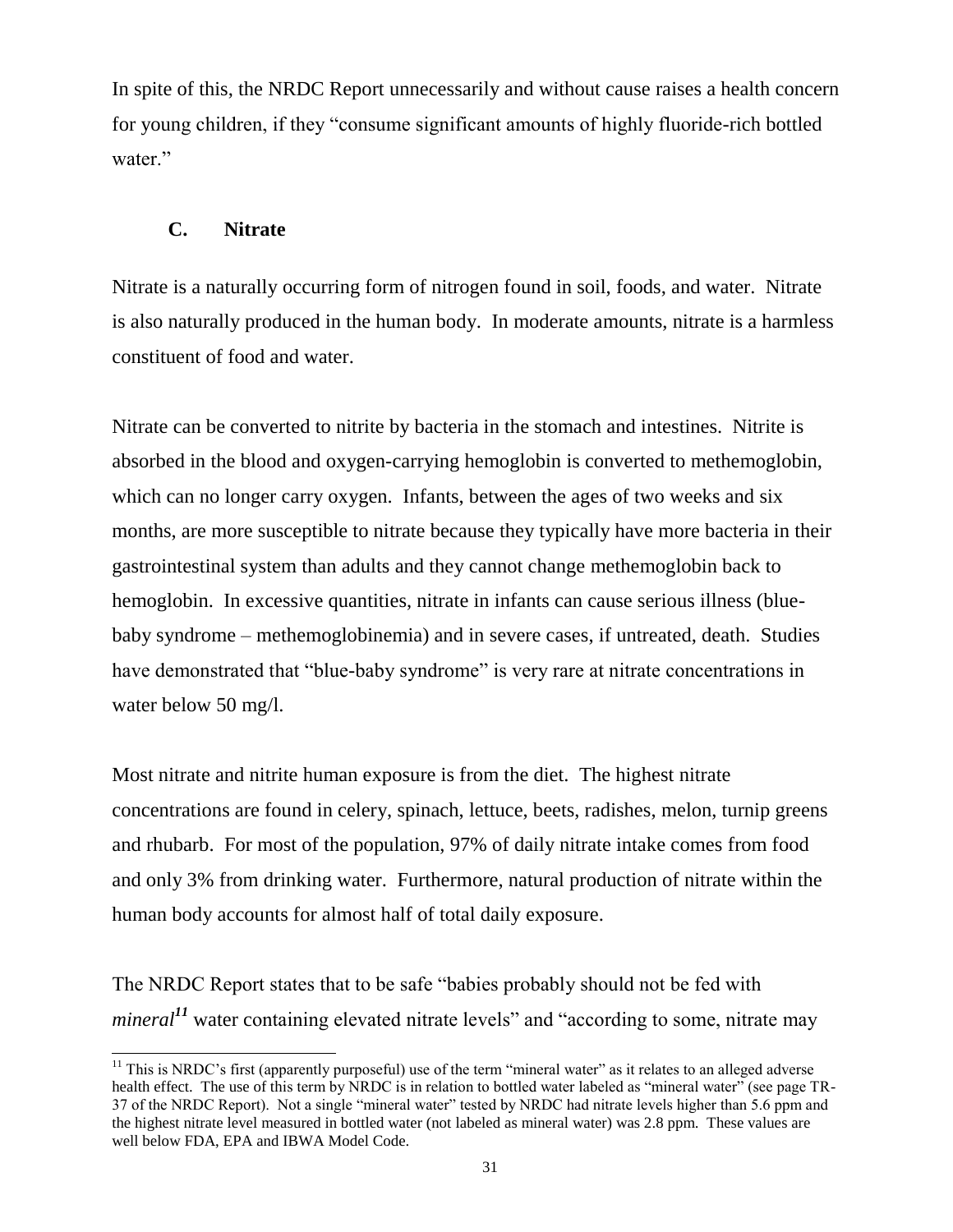be linked to cancer in adults...thyroid problems, hypertension, and certain birth defects." IBWA and its members agree that infants should not consume any water (bottled or tap) containing elevated nitrate  $(>10$  ppm) levels.

What is disturbing about the NRDC Report's recommendation is that it is contained within a discussion of elevated nitrate levels in bottled water. NRDC provides no definition of what they consider to be "elevated." By NRDC's own account, not a single bottled water (or a *single* mineral water) tested contained nitrate levels anywhere near current standards; no sample had a nitrate level higher than about 5 ppm and the state surveys cited in the NRDC Report found a single instance where a bottled water was 1.1 ppm in excess of the current standard. This should be compared with an earlier NRDC study which found that between 1994 and 1995 over 471,000 people drank water from 588 municipal water suppliers that violated the EPA nitrate standard.<sup>12</sup> EPA, FDA, and the scientific community would not construe any of the values obtained by NRDC on bottled water as "elevated."

Furthermore, the NRDC Report's assertion that <10 ppm "leaves no margin of safety for infants and probably actually allows some susceptible infants to become ill at this level" is inflammatory and without merit. In establishing the MCL for nitrate, EPA (1990) concluded that there is no convincing evidence that nitrate (or nitrite) is associated with any adverse health effect other than methemoglobinemia.

Nevertheless, the NRDC Report unjustifiably raises public fears concerning potential adverse health effects in children (brain damage, death) and adults (cancer, birth defects) from consuming bottled water containing "elevated" levels of nitrate.

### **D. Arsenic**

l

Arsenic is the  $20<sup>th</sup>$  most abundant element in the earth's crust. As such, it occurs naturally in soil, foods, water, and the human body. According to the EPA, the average

<sup>&</sup>lt;sup>12</sup> NRDC Report "Just Add Water: Violations of Federal Health Standards in Tap Water 1994-1995."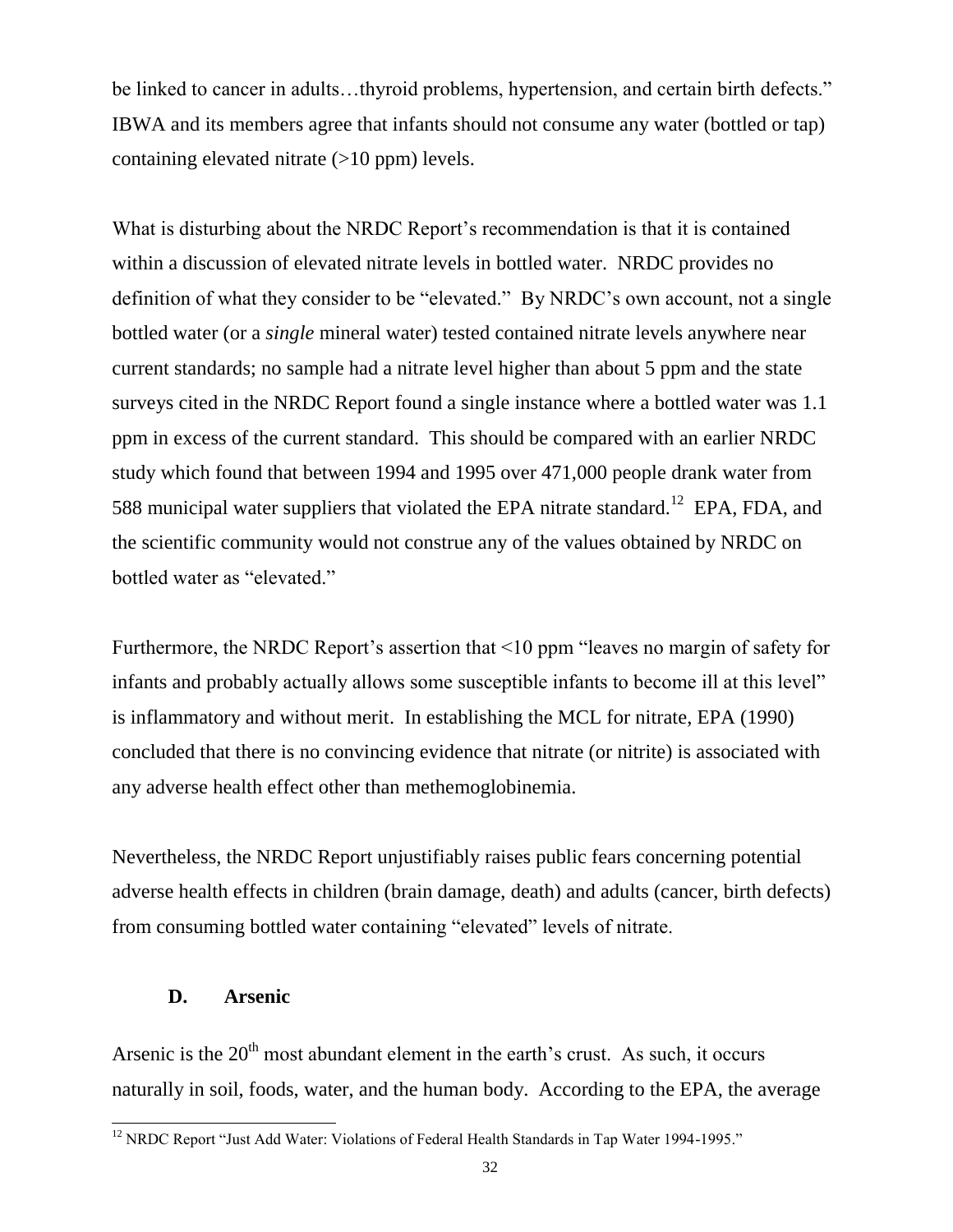U.S. arsenic levels are 5,000 ppb in soil, 20 to 140 ppb in food, 2 ppb in water, and 0.02 to 0.10 ug/m<sup>3</sup> in air. As a result of all these "natural" exposures, the average American is exposed to approximately 50 ug/day of arsenic. Once absorbed into the body, most arsenic is metabolized and excreted quite quickly, with a half-life of 2-4 days. Because arsenic can be metabolized within the body into less toxic forms, many scientists believe that there exists an exposure level below which no adverse health effects would occur. There is also evidence that at least in animals, arsenic may be an essential trace element. Based on the evidence in animals, the potential human nutritional requirements have been calculated to be  $12 - 25$  ug/day.<sup>13</sup>

Since 1980, the health risks associated with arsenic in drinking water have undergone extensive review, not only by the EPA, but by panels of experts around the world. In each of these reviews, it was found that knowledge of arsenic's adverse health effects largely comes from studies of foreign populations exposed to very high levels of arsenic - - substantially higher than those found in the U.S. This fact, combined with the nutritional and environmental differences between foreign populations and the U.S. populace, makes it difficult to extrapolate the results of these overseas studies to the U.S. Consequently, a significant amount of uncertainty exists regarding arsenic's potential health risks at the low exposure levels commonly found in the U.S.

As a basis for its arsenic position, the NRDC Report presents a rather biased summary of the health concerns regarding arsenic in drinking water. While the summary initially notes that the information on health effects was "based on …studies of people …who …drank water containing levels of arsenic in excess of EPA's current standard of 50 ppb," this qualifier is often lost in subsequent discussions. The tone of the NRDC Report is that these adverse effects will most assuredly occur at the current MCL.

The National Academy of Sciences' National Research Council (NRC) recently

 $\overline{a}$ 

<sup>&</sup>lt;sup>13</sup> Uthus, E.O. Estimation of Safe and Adequate Daily Intake for Arsenic, Risk Assessment of Essential Elements, Intl. Life Science Inst. Press, Washington, DC (1994).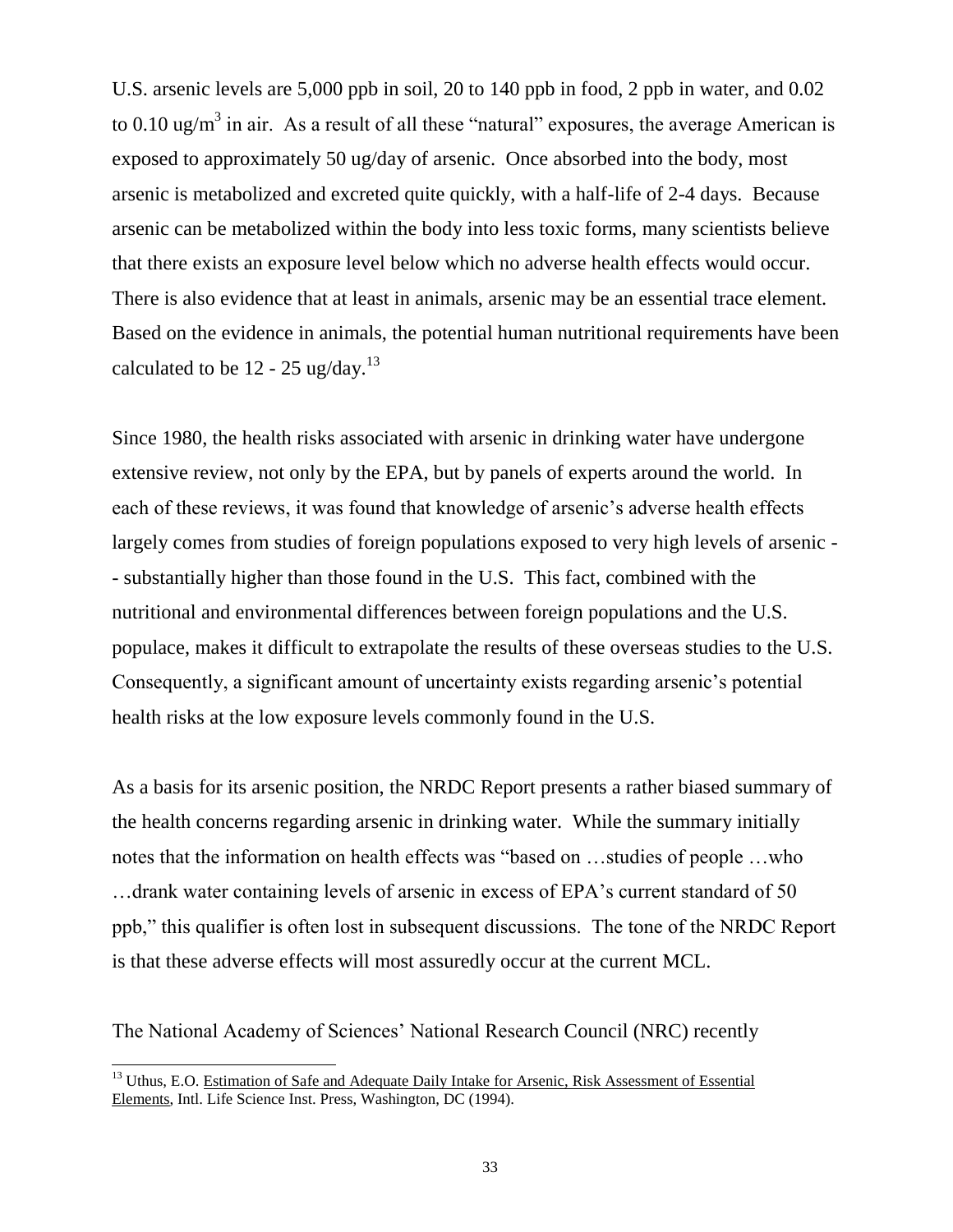completed a review of arsenic's potential health risks in the United States.<sup>14</sup> As part of its review, the NRC committee evaluated the existing database on arsenic's health effects and then detailed the uncertainties that still exist regarding each of the specific health effects. For some of the health issues raised in the NRDC Report, the NAS report had the following to say:

# Cancer

*With minor exception, the epidemiological evidence for cancer comes from places where exposed populations were exposed to arsenic concentrations in drinking water of at least several hundred micrograms per liter. Few data address the degree of cancer risk at lower concentrations of ingested arsenic.* 

*In studies that have observed a positive relationship between arsenic ingestion and cancer, the doses of ingested arsenic were of a sufficient magnitude to cause cutaneous signs of arsenicism. At the present time, epidemiological data are insufficient to demonstrate an observed risk of cancer in populations exposed to ingested arsenic at doses too low to result in overt nonmalignant cutaneous effects*.

# Birth defects; spontaneous abortions and other reproductive problems

*Developmental and reproductive effects resulting from chronic ingestion of inorganic arsenic have not been demonstrated in humans…there is little evidence to suggest teratogenicity by oral or inhalation routes. Although some studies show an association between arsenic exposure and adverse pregnancy outcomes, they are inadequate to draw firm conclusions. No effects on fertility were observed in a multigeneration study in mice…*

# Vascular disease; diabetes mellitus; hypertension and ischemic heart disease

*The study subjects were drawn from populations with overt cutaneous signs of arsenic intoxication; information is lacking on the magnitude of the potential risk associated with exposure to low concentrations of arsenic.* 

 $\overline{a}$ <sup>14</sup> National Research Council Arsenic in Drinking Water, National Academy Press, Washington, DC (1999).